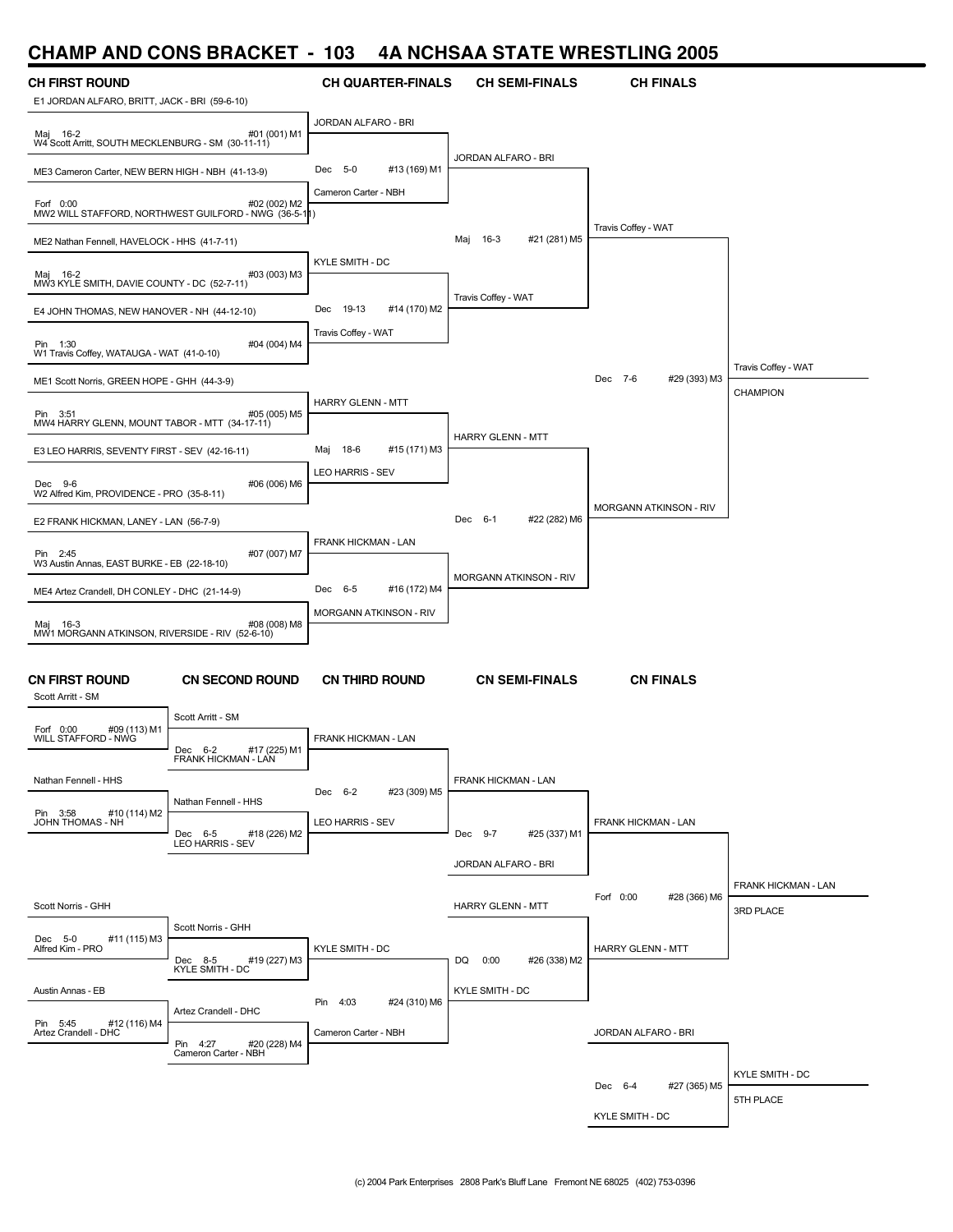# **CHAMP AND CONS BRACKET - 112 4A NCHSAA STATE WRESTLING 2005**

| <b>CH FIRST ROUND</b><br>ME1 Chris Andre, GREEN HOPE - GHH (44-4-10) |                                                  | <b>CH QUARTER-FINALS</b>                           | <b>CH SEMI-FINALS</b>     | <b>CH FINALS</b>          |                                              |
|----------------------------------------------------------------------|--------------------------------------------------|----------------------------------------------------|---------------------------|---------------------------|----------------------------------------------|
| Pin 4:24<br>W4 Dustin Potter, SOUTH CALDWELL - SC (21-12-9)          | #01 (009) M1                                     | Chris Andre - GHH                                  |                           |                           |                                              |
| MW3 BRANDON DAVIS, PAGE - PAG (36-4-10)                              |                                                  | OT 4-2<br>#13 (173) M5                             | Chris Andre - GHH         |                           |                                              |
| Maj 22-11<br>E2 MANUEL RAMIREZ, SEVENTY FIRST - SEV (42-10-10)       | #02 (010) M2                                     | <b>BRANDON DAVIS - PAG</b>                         |                           |                           |                                              |
| MW2 TREVOR SMITH, WEST FORSYTH - WFO (50-5-12)                       |                                                  |                                                    | #21 (283) M5<br>Dec 5-4   | Matthew Moretz - WAT      |                                              |
| Forf 0:00<br>E3 TONY HILL, SOUTH VIEW - SV (37-7-11)                 | #03 (011) M3                                     | TREVOR SMITH - WFO                                 |                           |                           |                                              |
| ME4 Daniel Farren, HAVELOCK - HHS (45-12-12)                         |                                                  | Dec 9-2<br>#14 (174) M6                            | Matthew Moretz - WAT      |                           |                                              |
| Pin 3:02<br>W1 Matthew Moretz, WATAUGA - WAT (37-7-10)               | #04 (012) M4                                     | Matthew Moretz - WAT                               |                           |                           |                                              |
| MW4 TOMMY RANSDELL, PINECREST - PIN (42-13-11)                       |                                                  |                                                    |                           | Dec 5-4<br>#29 (394) M3   | <b>BRODY ESSICK - NDA</b><br><b>CHAMPION</b> |
| Dec 4-2<br>MW4 BRODY ESSICK, NORTH DAVIDSON - NDA (42-4-11)          | #05 (013) M5                                     | <b>BRODY ESSICK - NDA</b>                          | <b>BRODY ESSICK - NDA</b> |                           |                                              |
| W2 Curtis Cunningham, SOUTHEAST RALEIGH - SER (34-6-12)              |                                                  | OT<br>8-6<br>#15 (175) M7                          |                           |                           |                                              |
| Dec 7-4<br>W2 Kase Graham, PROVIDENCE - PRO (40-4-11)                | #06 (014) M6                                     | Curtis Cunningham - SER                            |                           |                           |                                              |
| ME2 Jon Burns, CARY - CHS (53-5-9)                                   |                                                  |                                                    | Dec 13-8<br>#22 (284) M6  | <b>BRODY ESSICK - NDA</b> |                                              |
| Pin 1:15<br>W3 Kyle Benson, EAST BURKE - EB (35-11-9)                | #07 (015) M7                                     | Jon Burns - CHS                                    |                           |                           |                                              |
| E4 JC WAGNER, LANEY - LAN (49-18-9)                                  |                                                  | Dec 7-2<br>#16 (176) M8                            | Jon Burns - CHS           |                           |                                              |
| Maj 10-2<br>MW1 RUSSELL HILTON, DAVIE COUNTY - DC (51-6-11)          | #08 (016) M8                                     | RUSSELL HILTON - DC                                |                           |                           |                                              |
| <b>CN FIRST ROUND</b><br>Dustin Potter - SC                          | <b>CN SECOND ROUND</b>                           | <b>CN THIRD ROUND</b>                              | <b>CN SEMI-FINALS</b>     | <b>CN FINALS</b>          |                                              |
| Pin 5:54<br>#09 (117) M5<br>MANUEL RAMIREZ - SEV                     | MANUEL RAMIREZ - SEV<br>#17 (229) M5<br>Maj 12-1 | RUSSELL HILTON - DC                                |                           |                           |                                              |
| TONY HILL - SV                                                       | RUSSELL HILTON - DC                              |                                                    | RUSSELL HILTON - DC       |                           |                                              |
| Forf 0:00<br>#10 (118) M6<br>Daniel Farren - HHS                     | Daniel Farren - HHS<br>#18 (230) M6<br>Dec 5-4   | #23 (311) M3<br>Dec 5-2<br>Curtis Cunningham - SER | #25 (339) M7<br>Dec 6-5   | Chris Andre - GHH         |                                              |
|                                                                      | Curtis Cunningham - SER                          |                                                    | Chris Andre - GHH         |                           |                                              |
| TOMMY RANSDELL - PIN                                                 |                                                  |                                                    | Jon Burns - CHS           | Forf 0:00<br>#28 (368) M6 | Jon Burns - CHS<br>3RD PLACE                 |
| Dec 4-1<br>#11 (119) M7                                              | Kase Graham - PRO                                |                                                    |                           |                           |                                              |
| Kase Graham - PRO                                                    | #19 (231) M7<br>Dec 4-0<br>TREVOR SMITH - WFO    | TREVOR SMITH - WFO                                 | #26 (340) M8<br>Dec 4-2   | Jon Burns - CHS           |                                              |
| Kyle Benson - EB                                                     |                                                  | Dec 5-2<br>#24 (312) M4                            | TREVOR SMITH - WFO        |                           |                                              |
| Dec 6-4<br>#12 (120) M8<br>JC WAGNER - LAN                           | Kyle Benson - EB<br>#20 (232) M8<br>Dec 14-7     | <b>BRANDON DAVIS - PAG</b>                         |                           | RUSSELL HILTON - DC       |                                              |
|                                                                      | BRANDON DAVIS - PAG                              |                                                    |                           |                           | TREVOR SMITH - WFO                           |
|                                                                      |                                                  |                                                    |                           | Dec 6-5<br>#27 (367) M5   | 5TH PLACE                                    |
|                                                                      |                                                  |                                                    |                           | TREVOR SMITH - WFO        |                                              |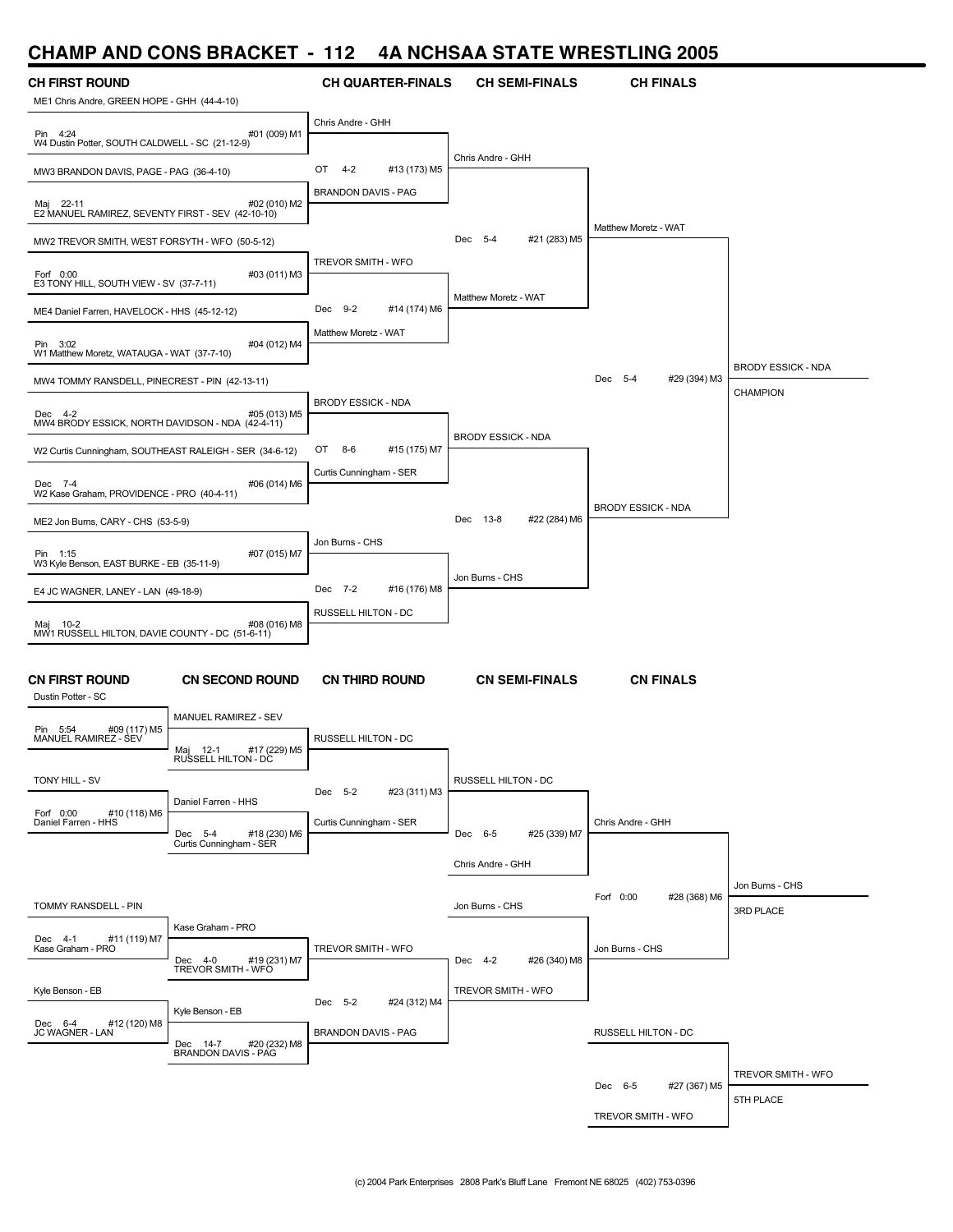#### **CHAMP AND CONS BRACKET - 119 4A NCHSAA STATE WRESTLING 2005**

| <i>r</i><br><b>CH FIRST ROUND</b>                              |                                                         | <b>CH QUARTER-FINALS</b>                       | <b>CH SEMI-FINALS</b>     | <b>CH FINALS</b>          |                                         |
|----------------------------------------------------------------|---------------------------------------------------------|------------------------------------------------|---------------------------|---------------------------|-----------------------------------------|
| MW1 DUSTY JOHNSON, DAVIE COUNTY - DC (43-6-12)                 |                                                         |                                                |                           |                           |                                         |
| Dec 8-5<br>W4 JD Foote, FREEDOM - FRE (27-12-11)               | #01 (017) M1                                            | DUSTY JOHNSON - DC                             |                           |                           |                                         |
| ME3 Billy Edwards, LEESVILLE ROAD - LVH (53-13-10)             |                                                         | Dec 15-8<br>#13 (177) M1                       | Billy Edwards - LVH       |                           |                                         |
| Dec 5-2<br>E2 BEN BERGERON, LANEY - LAN (33-9-11)              | #02 (018) M2                                            | Billy Edwards - LVH                            |                           |                           |                                         |
| ME2 Anthony Taylor, ROCKY MOUNT - RMH (38-7-12)                |                                                         |                                                | #21 (285) M5<br>Dec 8-5   | Richie Apolinar - CC      |                                         |
| Pin 2:37<br>E3 ERIC JACKSON, BRITT, JACK - BRI (62-14-11)      | #03 (019) M3                                            | ERIC JACKSON - BRI                             |                           |                           |                                         |
|                                                                | MW4 CHARLES WATERS, NORTHERN DURHAM - NDU (16-11-9) Maj | $12-0$<br>#14 (178) M2                         | Richie Apolinar - CC      |                           |                                         |
| TF 17-0<br>W1 Richie Apolinar, CENTRAL CABARRUS - CC (54-1-12) | #04 (020) M4                                            | Richie Apolinar - CC                           |                           |                           |                                         |
| E1 ROSENDO ZAVALA, CAPE FEAR - CF (43-9-11)                    |                                                         |                                                |                           | Dec 9-5<br>#29 (395) M3   | Richie Apolinar - CC<br><b>CHAMPION</b> |
| Dec 7-1<br>ME4 Nate Banks, ROSE - JHR (24-11-11)               | #05 (021) M5                                            | ROSENDO ZAVALA - CF                            |                           |                           |                                         |
|                                                                | MW3 WALT CUTTS, NORTHWEST GUILFORD - NWG (37-10-10)     | $13-3$<br>#15 (179) M3<br>Maj                  | Andrew Chrzanowski - OLY  |                           |                                         |
| Dec 9-4<br>W2 Andrew Chrzanowski, OLYMPIC - OLY (41-5-12)      | #06 (022) M6                                            | Andrew Chrzanowski - OLY                       |                           | Andrew Chrzanowski - OLY  |                                         |
| MW2 HECTOR VELEZ, RIVERSIDE - RIV (59-8-12)                    |                                                         |                                                | #22 (286) M6<br>Dec 5-4   |                           |                                         |
| Dec 16-12<br>W3 Paul Branch, MCDOWELL - MCD (29-12-11)         | #07 (023) M7                                            | <b>HECTOR VELEZ - RIV</b>                      | <b>HECTOR VELEZ - RIV</b> |                           |                                         |
| E4 DAVID MILBERN, TERRY SANFORD - TS (27-16-10)                |                                                         | Dec 7-5<br>#16 (180) M4                        |                           |                           |                                         |
| Maj 13-0                                                       | #08 (024) M8                                            | Justin Koren - CHS                             |                           |                           |                                         |
| ME1 Justin Koren, CARY - CHS (48-10-9)                         |                                                         |                                                |                           |                           |                                         |
| <b>CN FIRST ROUND</b><br>JD Foote - FRE                        | <b>CN SECOND ROUND</b>                                  | <b>CN THIRD ROUND</b>                          | <b>CN SEMI-FINALS</b>     | <b>CN FINALS</b>          |                                         |
| #09 (121) M1<br>Dec 4-3                                        | <b>BEN BERGERON - LAN</b>                               |                                                |                           |                           |                                         |
| <b>BEN BERGERON - LAN</b>                                      | #17 (233) M1<br>Dec 4-2<br>Justin Koren - CHS           | <b>BEN BERGERON - LAN</b>                      |                           |                           |                                         |
| Anthony Taylor - RMH                                           | Anthony Taylor - RMH                                    | Dec 10-4<br>#23 (313) M1                       | Anthony Taylor - RMH      |                           |                                         |
| #10 (122) M2<br>Pin 2:06<br>CHARLES WATERS - NDU               | Forf 0:00<br>#18 (234) M2<br>ROSENDO ZAVALA - CF        | Anthony Taylor - RMH                           | Pin 1:38<br>#25 (341) M5  | Billy Edwards - LVH       |                                         |
|                                                                |                                                         |                                                | Billy Edwards - LVH       |                           |                                         |
| Nate Banks - JHR                                               |                                                         |                                                | <b>HECTOR VELEZ - RIV</b> | Dec 2-1<br>#28 (370) M6   | Billy Edwards - LVH<br>3RD PLACE        |
| Dec 12-6<br>#11 (123) M3                                       | WALT CUTTS - NWG                                        |                                                |                           |                           |                                         |
| WALT CUTTS - NWG                                               | Dec 2-0<br>#19 (235) M3<br>ERIC JACKSON - BRI           | ERIC JACKSON - BRI                             | #26 (342) M6<br>Dec 2-1   | <b>HECTOR VELEZ - RIV</b> |                                         |
| Paul Branch - MCD                                              |                                                         |                                                | ERIC JACKSON - BRI        |                           |                                         |
| #12 (124) M4<br>Maj 11-3<br>DAVID MILBERN - TS                 | Paul Branch - MCD                                       | Pin 5:41<br>#24 (314) M2<br>DUSTY JOHNSON - DC |                           | Anthony Taylor - RMH      |                                         |
|                                                                | Dec 12-9<br>#20 (236) M4<br>DUSTY JOHNSON - DC          |                                                |                           |                           |                                         |
|                                                                |                                                         |                                                |                           | #27 (369) M5<br>Pin 3:35  | ERIC JACKSON - BRI                      |
|                                                                |                                                         |                                                |                           | ERIC JACKSON - BRI        | 5TH PLACE                               |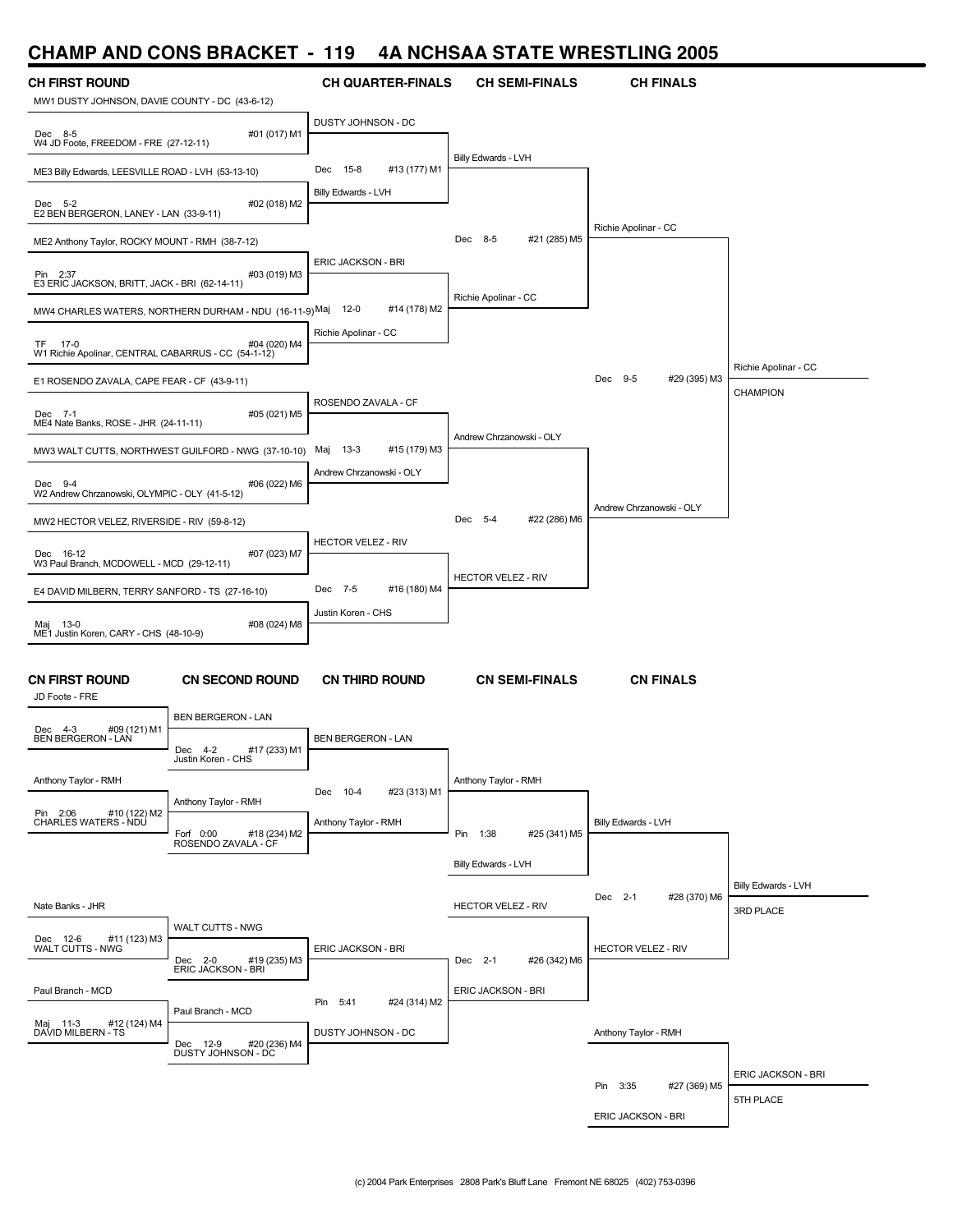## **CHAMP AND CONS BRACKET - 125 4A NCHSAA STATE WRESTLING 2005**

| <b>CH FIRST ROUND</b>                                        |                                                      | <b>CH QUARTER-FINALS</b>    | <b>CH SEMI-FINALS</b>      | <b>CH FINALS</b>            |                            |
|--------------------------------------------------------------|------------------------------------------------------|-----------------------------|----------------------------|-----------------------------|----------------------------|
|                                                              | E1 MITCHELL JOHNSON, SCOTLAND COUNTY - SCO (39-6-12) | MITCHELL JOHNSON - SCO      |                            |                             |                            |
| Dec 6-4<br>W4 Mikal McKee, REYNOLDS, AC - ACR (52-8-10)      | #01 (025) M1                                         |                             |                            |                             |                            |
| MW2 Derek Abbott, CARY - CHS (39-12-12)                      |                                                      | Dec 11-10<br>#13 (181) M5   | MITCHELL JOHNSON - SCO     |                             |                            |
| Pin 5:13<br>MW2 MARK WILLIAMS, SOUTH ROWAN - SR (47-9-11)    | #02 (026) M2                                         | <b>MARK WILLIAMS - SR</b>   |                            | MITCHELL JOHNSON - SCO      |                            |
| MW3 Thomas Dixson, MILLBROOK - MBH (32-8-11)                 |                                                      |                             | Dec 4-1<br>#21 (287) M5    |                             |                            |
| Dec 8-6<br>MW3 ADAM MCILWAIN, DAVIE COUNTY - DC (35-12-10)   | #03 (027) M3                                         | Thomas Dixson - MBH         |                            |                             |                            |
| E4 ANDREW SIVAK, SEVENTY FIRST - SEV (38-16-10)              |                                                      | Pin<br>4:47<br>#14 (182) M6 | Thomas Dixson - MBH        |                             |                            |
| Maj 9-1<br>W1 Jacob Earp, WATAUGA - WAT (39-7-9)             | #04 (028) M4                                         | Jacob Earp - WAT            |                            |                             |                            |
| ME1 Ben Ray, APEX - APH (50-2-12)                            |                                                      |                             |                            | Dec<br>16-9<br>#29 (396) M3 | <b>COLTON PALMER - RIV</b> |
| Dec 7-2<br>MW4 MATT NICHOLSON, WEST FORSYTH - WFO (38-14-12) | #05 (029) M5                                         | Ben Ray - APH               |                            |                             | <b>CHAMPION</b>            |
| E3 AZELL HOUSTON, LUMBERTON - LUM (33-10-12)                 |                                                      | Dec 8-6<br>#15 (183) M7     | Ben Ray - APH              |                             |                            |
| Maj 11-2<br>W2 Jordan Rinaldi, BUTLER - BUT (21-7-12)        | #06 (030) M6                                         | Jordan Rinaldi - BUT        |                            |                             |                            |
| E2 KEVIN JONES, PINE FOREST - PF (44-7-12)                   |                                                      |                             | RC<br>#22 (288) M6<br>4-4  | <b>COLTON PALMER - RIV</b>  |                            |
|                                                              |                                                      | <b>KEVIN JONES - PF</b>     |                            |                             |                            |
| Dec 4-1<br>W3 Mike Roberts, EAST MECKLENBURG - EM (49-8-11)  | #07 (031) M7                                         |                             |                            |                             |                            |
| MW1 Joshua Coine, HAVELOCK - HHS (41-16-12)                  |                                                      | Dec 7-0<br>#16 (184) M8     | <b>COLTON PALMER - RIV</b> |                             |                            |
| ##<br>MW1 COLTON PALMER, RIVERSIDE - RIV (61-0-10)           | #08 (032) M8                                         | <b>COLTON PALMER - RIV</b>  |                            |                             |                            |
|                                                              |                                                      |                             |                            |                             |                            |
| <b>CN FIRST ROUND</b><br>Mikal McKee - ACR                   | <b>CN SECOND ROUND</b>                               | <b>CN THIRD ROUND</b>       | <b>CN SEMI-FINALS</b>      | <b>CN FINALS</b>            |                            |
| #09 (125) M5<br>Maj 12-2                                     | Mikal McKee - ACR                                    |                             |                            |                             |                            |
| Derek Abbott - CHS                                           | Dec 2-1<br>#17 (237) M5<br>KEVIN JONES - PF          | <b>KEVIN JONES - PF</b>     |                            |                             |                            |
| ADAM MCILWAIN - DC                                           |                                                      | Dec 6-2<br>#23 (315) M7     | <b>KEVIN JONES - PF</b>    |                             |                            |
| #10 (126) M6<br>Dec 2-0<br>ANDREW SIVAK - SEV                | ANDREW SIVAK - SEV                                   |                             |                            |                             |                            |
|                                                              | Pin 1:54<br>#18 (238) M6<br>Jordan Rinaldi - BUT     | Jordan Rinaldi - BUT        | Dec 7-5<br>#25 (343) M3    | Thomas Dixson - MBH         |                            |
|                                                              |                                                      |                             | Thomas Dixson - MBH        |                             |                            |
|                                                              |                                                      |                             |                            | Dec 6-3<br>#28 (372) M6     | Ben Ray - APH              |
| MATT NICHOLSON - WFO                                         | MATT NICHOLSON - WFO                                 |                             | Ben Ray - APH              |                             | 3RD PLACE                  |
| Pin 3:47<br>#11 (127) M7<br>AZELL HOUSTON - LUM              |                                                      | Jacob Earp - WAT            |                            | Ben Ray - APH               |                            |
|                                                              | Dec 9-2<br>#19 (239) M7<br>Jacob Earp - WAT          |                             | Dec 4-2<br>#26 (344) M4    |                             |                            |
| Mike Roberts - EM                                            |                                                      | Dec 9-2<br>#24 (316) M8     | <b>MARK WILLIAMS - SR</b>  |                             |                            |
| Maj 12-2<br>#12 (128) M8<br>Joshua Coine - HHS               | Mike Roberts - EM                                    | <b>MARK WILLIAMS - SR</b>   |                            | <b>KEVIN JONES - PF</b>     |                            |
|                                                              | Pin 2:30 #20 (240) M8<br>MARK WILLIAMS - SR          |                             |                            |                             |                            |
|                                                              |                                                      |                             |                            | Dec 10-5                    | <b>KEVIN JONES - PF</b>    |
|                                                              |                                                      |                             |                            | #27 (371) M5                | 5TH PLACE                  |
|                                                              |                                                      |                             |                            | <b>MARK WILLIAMS - SR</b>   |                            |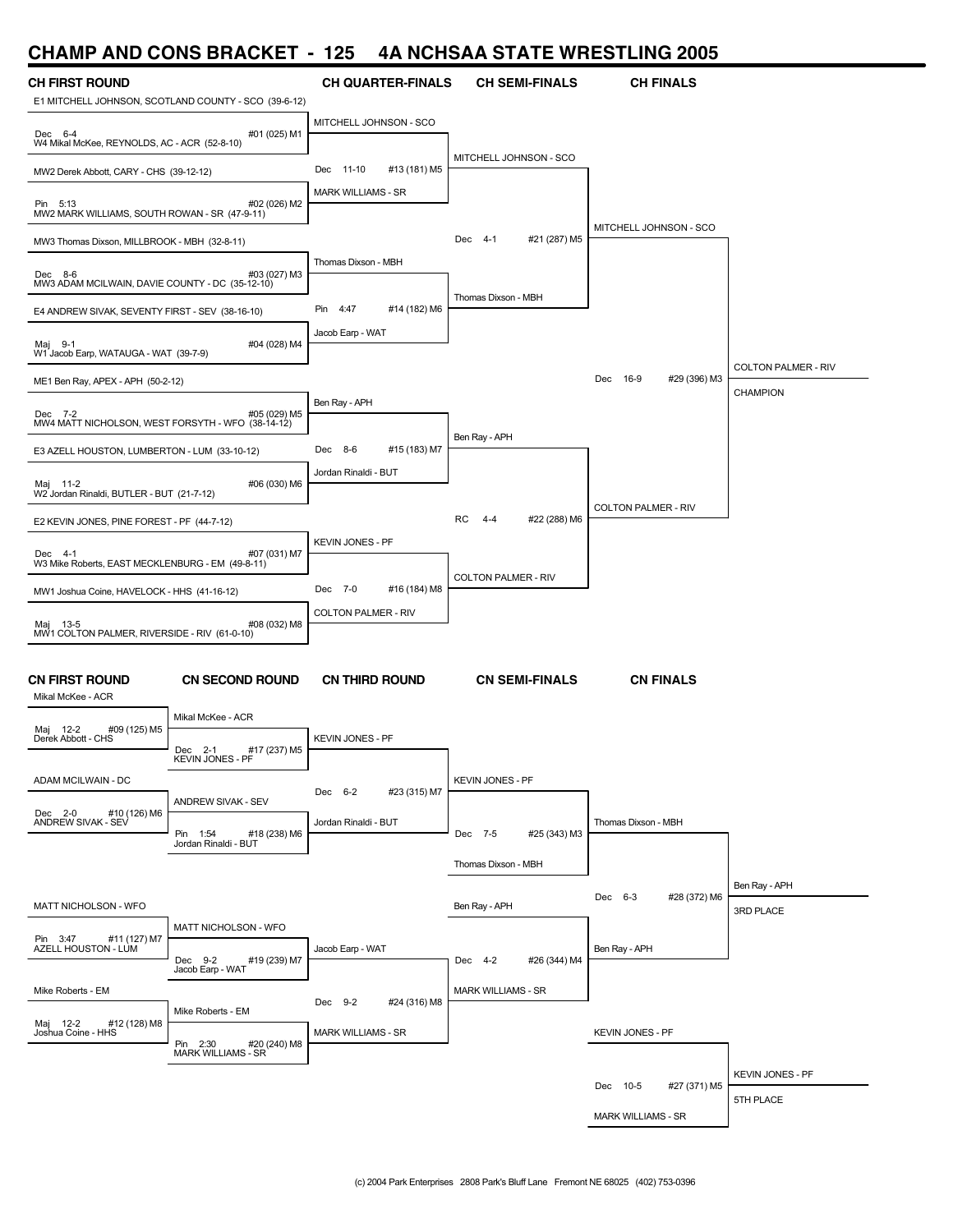### **CHAMP AND CONS BRACKET - 130 4A NCHSAA STATE WRESTLING 2005**

| <b>CH FIRST ROUND</b>                                                                       |                                                                       | <b>CH QUARTER-FINALS</b>    | <b>CH SEMI-FINALS</b>         | <b>CH FINALS</b>            |                   |
|---------------------------------------------------------------------------------------------|-----------------------------------------------------------------------|-----------------------------|-------------------------------|-----------------------------|-------------------|
| E4 Nick Koren, CARY - CHS (33-0-10)                                                         |                                                                       |                             |                               |                             |                   |
| Pin 3:06<br>E4 ANTHONY BLOCK, ASHLEY - ASH (31-6-12)                                        | #01 (033) M1                                                          | Nick Koren - CHS            |                               |                             |                   |
| W3 Michael Jones, WATAUGA - WAT (32-16-11)                                                  |                                                                       | Pin<br>2:57<br>#13 (185) M1 | Nick Koren - CHS              |                             |                   |
| Dec 9-7<br>MW2 NATHAN PHELPS, EAST FORSYTH - EF (32-13-10)                                  | #02 (034) M2                                                          | Michael Jones - WAT         |                               |                             |                   |
| W2 Danny Pedone, SOUTH MECKLENBURG - SM (37-5-11)                                           |                                                                       |                             | $11-1$<br>#21 (289) M5<br>Maj | Nick Koren - CHS            |                   |
| Dec 9-4                                                                                     | #03 (035) M3<br>MW3 DEMARIO LEATHERS, NORTHERN DURHAM - NDU (35-14-9) | Danny Pedone - SM           | <b>ANTHONY MAERTEN - PF</b>   |                             |                   |
| ME4 James Sheppard, FUQUAY VARINA - FVH (34-11-12)                                          |                                                                       | 12-7<br>#14 (186) M2<br>Dec |                               |                             |                   |
| Dec 9-4<br>E1 ANTHONY MAERTEN, PINE FOREST - PF (43-7-11)                                   | #04 (036) M4                                                          | ANTHONY MAERTEN - PF        |                               |                             | Nick Koren - CHS  |
| W1 CJ Shook, ALEXANDER CENTRAL - AC (23-4-11)                                               |                                                                       |                             |                               | Pin 4:24<br>#29 (397) M3    | <b>CHAMPION</b>   |
| TF 16-0<br>MW4 NEIL KERN, MOUNT TABOR - MTT (31-24-11)                                      | #05 (037) M5                                                          | CJ Shook - AC               |                               |                             |                   |
| ME3 Josh Williams, ATHENS DRIVE - ADH (30-13-10)                                            |                                                                       | #15 (187) M3<br>Dec 11-5    | CJ Shook - AC                 |                             |                   |
| Pin 4:30<br>E2 RYAN MORRIS, SEVENTY FIRST - SEV (42-12-11)                                  | #06 (038) M6                                                          | <b>RYAN MORRIS - SEV</b>    |                               |                             |                   |
| ME2 Melvin Whitehurst, HAVELOCK - HHS (43-12-12)                                            |                                                                       |                             | Dec 8-4<br>#22 (290) M6       | AARON HOLLIFIELD - DC       |                   |
| TF 20-3                                                                                     | #07 (039) M7                                                          | RICO DIAZ - WES             |                               |                             |                   |
| E3 RICO DIAZ, WESTOVER - WES (41-9-10)<br>W4 Philip Davis, EAST MECKLENBURG - EM (29-12-11) |                                                                       | #16 (188) M4<br>Dec 8-5     | AARON HOLLIFIELD - DC         |                             |                   |
| Maj 9-1                                                                                     | #08 (040) M8                                                          | AARON HOLLIFIELD - DC       |                               |                             |                   |
| MW1 AARON HOLLIFIELD, DAVIE COUNTY - DC (51-3-11)                                           |                                                                       |                             |                               |                             |                   |
| <b>CN FIRST ROUND</b><br>ANTHONY BLOCK - ASH                                                | <b>CN SECOND ROUND</b>                                                | <b>CN THIRD ROUND</b>       | <b>CN SEMI-FINALS</b>         | <b>CN FINALS</b>            |                   |
| Pin 2:58<br>#09 (129) M1                                                                    | NATHAN PHELPS - EF                                                    |                             |                               |                             |                   |
| NATHAN PHELPS - EF                                                                          | Pin 3:48<br>#17 (241) M1<br>RICO DIAZ - WES                           | RICO DIAZ - WES             |                               |                             |                   |
| <b>DEMARIO LEATHERS - NDU</b>                                                               |                                                                       | #23 (317) M5<br>Dec 6-3     | RICO DIAZ - WES               |                             |                   |
| #10 (130) M2<br>Dec 2-1<br>James Sheppard - FVH                                             | DEMARIO LEATHERS - NDU                                                | RYAN MORRIS - SEV           |                               | RICO DIAZ - WES             |                   |
|                                                                                             | #18 (242) M2<br>Dec 12-8 #18<br>RYAN MORRIS - SEV                     |                             | Pin 4:29<br>#25 (345) M1      |                             |                   |
|                                                                                             |                                                                       |                             | ANTHONY MAERTEN - PF          |                             |                   |
| <b>NEIL KERN - MTT</b>                                                                      |                                                                       |                             | CJ Shook - AC                 | OT 8-6<br>#28 (374) M6      | Danny Pedone - SM |
|                                                                                             | Josh Williams - ADH                                                   |                             |                               |                             | 3RD PLACE         |
| OT 5-2<br>#11 (131) M3<br>Josh Williams - ADH                                               | Pin 3:25<br>#19 (243) M3<br>Danny Pedone - SM                         | Danny Pedone - SM           | Dec 8-4<br>#26 (346) M2       | Danny Pedone - SM           |                   |
| Melvin Whitehurst - HHS                                                                     |                                                                       | #24 (318) M6<br>Dft 0:00    | Danny Pedone - SM             |                             |                   |
| #12 (132) M4<br>Dec 5-3<br>Philip Davis - EM                                                | Philip Davis - EM<br>#20 (244) M4<br>Dec 4-1                          | Michael Jones - WAT         |                               | <b>ANTHONY MAERTEN - PF</b> |                   |
|                                                                                             | Michael Jones - WAT                                                   |                             |                               |                             |                   |
|                                                                                             |                                                                       |                             |                               | Pin 2:57<br>#27 (373) M5    | CJ Shook - AC     |
|                                                                                             |                                                                       |                             |                               | CJ Shook - AC               | 5TH PLACE         |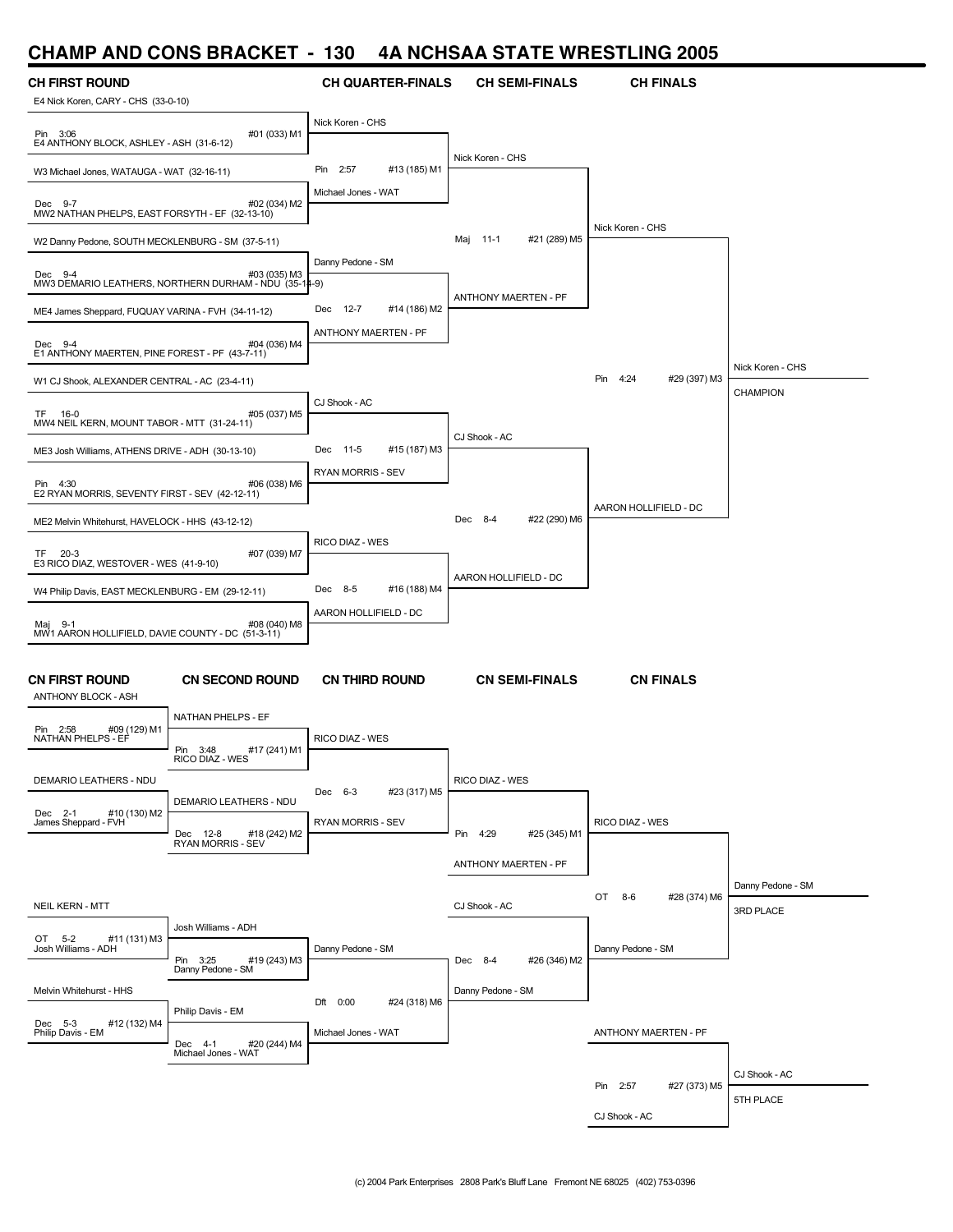## **CHAMP AND CONS BRACKET - 135 4A NCHSAA STATE WRESTLING 2005**

| <i>.</i><br><b>CH FIRST ROUND</b>                       |                                                                     | <b>CH QUARTER-FINALS</b>    | <b>CH SEMI-FINALS</b>     | <b>CH FINALS</b>          |                                       |
|---------------------------------------------------------|---------------------------------------------------------------------|-----------------------------|---------------------------|---------------------------|---------------------------------------|
| ME1 Doug Purcell, GREEN HOPE - GHH (41-8-12)            |                                                                     |                             |                           |                           |                                       |
| Dec 8-1                                                 | #01 (041) M1<br>MW4 ALEX COOKE, NORTHWEST GUILFORD - NWG (28-10-10) | Doug Purcell - GHH          |                           |                           |                                       |
| W3 Ken Crowder, BUTLER - BUT (26-9-11)                  |                                                                     | Dec 4-3<br>#13 (189) M5     | Doug Purcell - GHH        |                           |                                       |
| Dec 9-7<br>E2 ZACK MARTIN, PINECREST - PIN (51-10-11)   | #02 (042) M2                                                        | ZACK MARTIN - PIN           |                           |                           |                                       |
| W2 James Cook, EAST BURKE - EB (34-8-12)                |                                                                     |                             | Dec 5-1<br>#21 (291) M5   | <b>CHRIS TUCKER - RIV</b> |                                       |
| Pin 3:20<br>E3 LUKE CAMERON, SOUTH VIEW - SV (54-10-11) | #03 (043) M3                                                        | LUKE CAMERON - SV           |                           |                           |                                       |
| ME4 Ryan Lansche, NEW BERN HIGH - NBH (35-14-10)        |                                                                     | RC<br>$5-4$<br>#14 (190) M6 | CHRIS TUCKER - RIV        |                           |                                       |
| Pin 1:26<br>MW1 CHRIS TUCKER, RIVERSIDE - RIV (27-1-12) | #04 (044) M4                                                        | CHRIS TUCKER - RIV          |                           |                           |                                       |
| W1 Weston Lovejoy, ALEXANDER CENTRAL - AC (36-7-10)     |                                                                     |                             |                           | Dec 4-3<br>#29 (398) M3   | CHRIS TUCKER - RIV<br><b>CHAMPION</b> |
| Dec 5-1<br>E4 TANNER SEWELL, LANEY - LAN (40-12-11)     | #05 (045) M5                                                        | Weston Lovejoy - AC         |                           |                           |                                       |
| MW3 DYLAN TAMER, WEST FORSYTH - WFO (31-17-12)          |                                                                     | #15 (191) M7<br>Dec 5-1     | Thomas Ferguson - CHS     |                           |                                       |
| Pin 6:37<br>ME2 Thomas Ferguson, CARY - CHS (55-6-10)   | #06 (046) M6                                                        | Thomas Ferguson - CHS       |                           |                           |                                       |
| MW2 CHRIS ANGE, DAVIE COUNTY - DC (41-10-10)            |                                                                     |                             | #22 (292) M6<br>Dec 6-4   | Josh Severns - WFH        |                                       |
| Maj 9-1<br>ME3 Josh Severns, WAKEFIELD - WFH (52-9-11)  | #07 (047) M7                                                        | Josh Severns - WFH          |                           |                           |                                       |
| W4 Bert Williams, MCDOWELL - MCD (26-14-12)             |                                                                     | Dec 10-4<br>#16 (192) M8    | Josh Severns - WFH        |                           |                                       |
| Maj 15-7                                                | #08 (048) M8                                                        | MIKE NASH - CF              |                           |                           |                                       |
| E1 MIKE NASH, CAPE FEAR - CF (46-2-12)                  |                                                                     |                             |                           |                           |                                       |
| <b>CN FIRST ROUND</b><br>ALEX COOKE - NWG               | <b>CN SECOND ROUND</b>                                              | <b>CN THIRD ROUND</b>       | <b>CN SEMI-FINALS</b>     | <b>CN FINALS</b>          |                                       |
| #09 (133) M5<br>Dec 4-1                                 | Ken Crowder - BUT                                                   |                             |                           |                           |                                       |
| Ken Crowder - BUT                                       | Pin 3:58<br>#17 (245) M5<br>MIKE NASH - CF                          | MIKE NASH - CF              |                           |                           |                                       |
| James Cook - EB                                         | James Cook - EB                                                     | Maj 14-5<br>#23 (319) M3    | MIKE NASH - CF            |                           |                                       |
| Pin 0:59<br>#10 (134) M6<br>Ryan Lansche - NBH          | Dec 6-5<br>#18 (246) M6<br>Weston Lovejoy - AC                      | Weston Lovejoy - AC         | Forf 0:00<br>#25 (347) M7 | MIKE NASH - CF            |                                       |
|                                                         |                                                                     |                             | Doug Purcell - GHH        |                           |                                       |
| TANNER SEWELL - LAN                                     |                                                                     |                             | Thomas Ferguson - CHS     | Dec 13-8<br>#28 (376) M6  | MIKE NASH - CF<br>3RD PLACE           |
| Dec 5-1<br>#11 (135) M7<br>DYLAN TAMER - WFO            | DYLAN TAMER - WFO                                                   | <b>LUKE CAMERON - SV</b>    |                           | Thomas Ferguson - CHS     |                                       |
|                                                         | Maj 10-0<br>#19 (247) M7<br>LUKE CAMERON - SV                       |                             | OT 3-1<br>#26 (348) M8    |                           |                                       |
| CHRIS ANGE - DC                                         | CHRIS ANGE - DC                                                     | Dec 4-0<br>#24 (320) M4     | ZACK MARTIN - PIN         |                           |                                       |
| Dec 7-1<br>#12 (136) M8<br>Bert Williams - MCD          | #20 (248) M8<br>Maj 10-1<br>ZAĆK MARTIN - PIN                       | ZACK MARTIN - PIN           |                           | Doug Purcell - GHH        |                                       |
|                                                         |                                                                     |                             |                           |                           | ZACK MARTIN - PIN                     |
|                                                         |                                                                     |                             |                           | #27 (375) M5<br>Forf 0:00 | 5TH PLACE                             |
|                                                         |                                                                     |                             |                           | ZACK MARTIN - PIN         |                                       |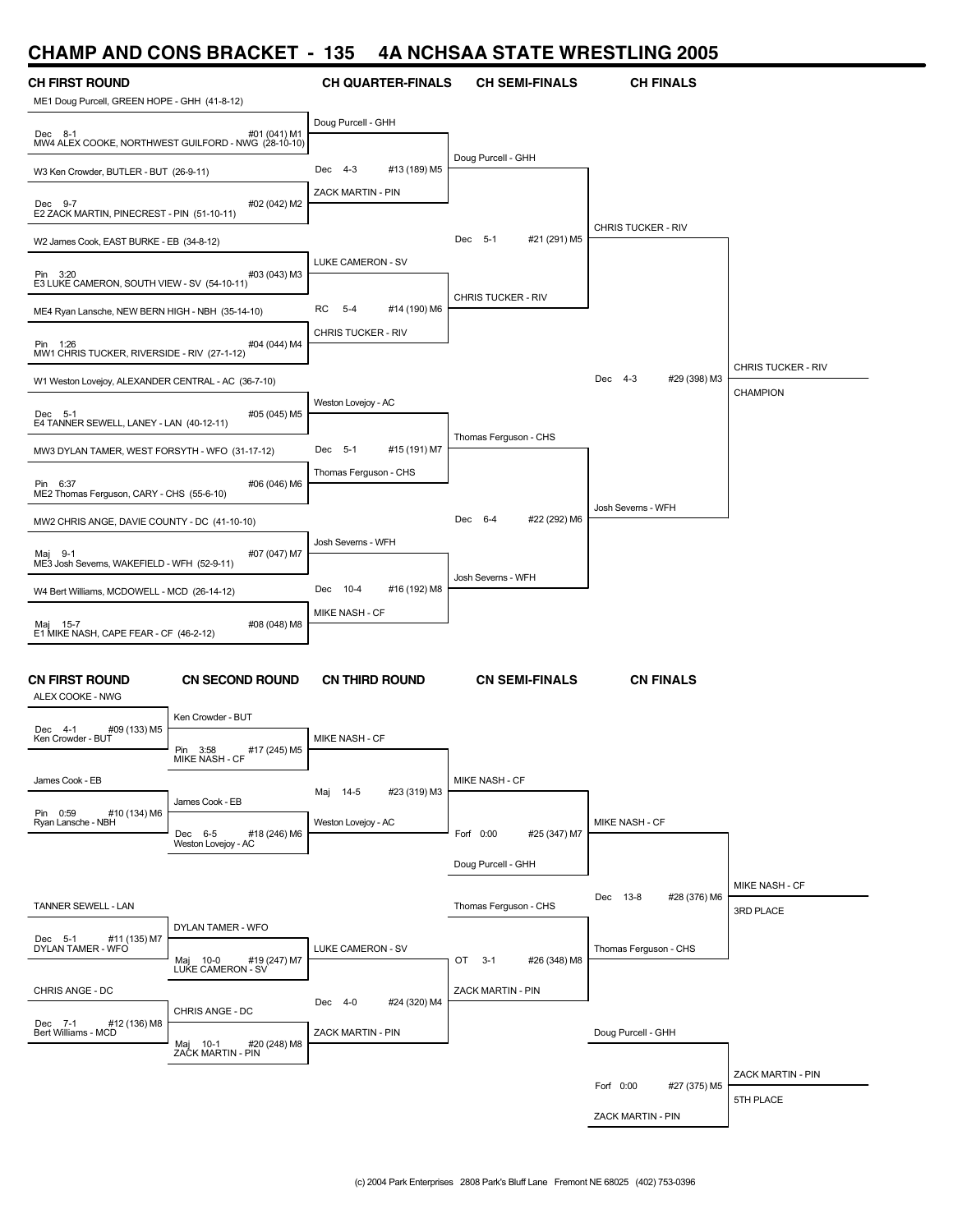### **CHAMP AND CONS BRACKET - 140 4A NCHSAA STATE WRESTLING 2005**

| .<br>.<br><b>CH FIRST ROUND</b>                              |                                                               | .<br><b>CH QUARTER-FINALS</b> | <b>CH SEMI-FINALS</b>    | <b>CH FINALS</b>         |                          |
|--------------------------------------------------------------|---------------------------------------------------------------|-------------------------------|--------------------------|--------------------------|--------------------------|
| MW1 HEATH ROGERS, SOUTH ROWAN - SR (45-11-12)                |                                                               |                               |                          |                          |                          |
| Maj 11-2<br>ME4 Ryan Kurtz, DH CONLEY - DHC (35-7-12)        | #01 (049) M1                                                  | <b>HEATH ROGERS - SR</b>      |                          |                          |                          |
| E3 HUNTER WOLF, LANEY - LAN (43-6-9)                         |                                                               | Dec 4-0<br>#13 (193) M1       | <b>HEATH ROGERS - SR</b> |                          |                          |
| Dec 2-1                                                      | #02 (050) M2                                                  | HUNTER WOLF - LAN             |                          |                          |                          |
| W2 Travis Puckett, BUTLER - BUT (19-11-9)                    |                                                               |                               | #21 (293) M5<br>Dec 4-0  | Josh Dalton - EWS        |                          |
| E2 DONNELL SMITH, WESTOVER - WES (32-3-12)                   |                                                               | DONNELL SMITH - WES           |                          |                          |                          |
| Dec 6-5<br>W3 Chase Martin, HOPEWELL - HOP (57-10-12)        | #03 (051) M3                                                  |                               | Josh Dalton - EWS        |                          |                          |
|                                                              | MW4 TRAVIS CLARK, NORTHWEST GUILFORD - NWG (33-13-12) Dec 5-1 | #14 (194) M2                  |                          |                          |                          |
| Dec 3-0<br>ME1 Josh Dalton, EAST WAKE - EWS (46-1-12)        | #04 (052) M4                                                  | Josh Dalton - EWS             |                          |                          |                          |
| W1 Ben Smith, CENTRAL CABARRUS - CC (48-9-11)                |                                                               |                               |                          | Dec 3-2<br>#29 (399) M3  | Josh Dalton - EWS        |
| Pin 3:30<br>E4 MAURICE SMITH, SEVENTY FIRST - SEV (26-12-11) | #05 (053) M5                                                  | Ben Smith - CC                |                          |                          | <b>CHAMPION</b>          |
|                                                              |                                                               | Dec 9-6<br>#15 (195) M3       | Ben Smith - CC           |                          |                          |
| MW3 AJ MARZEC, RIVERSIDE - RIV (48-18-12)                    |                                                               | Grant Harris - WFH            |                          |                          |                          |
| Maj 13-4<br>ME2 Grant Harris, WAKEFIELD - WFH (48-9-11)      | #06 (054) M6                                                  |                               |                          | NICK COLE - PF           |                          |
| MW2 JAMAL CHATMAN, REYNOLDS, RJ - RJR (38-11-11)             |                                                               |                               | #22 (294) M6<br>Dec 8-4  |                          |                          |
| Pin 1:25<br>W4 James Abbott, CARY - CHS (37-9-11)            | #07 (055) M7                                                  | JAMAL CHATMAN - RJR           |                          |                          |                          |
| W4 Khanthee Thao, MCDOWELL - MCD (31-10-11)                  |                                                               | Dec 6-2<br>#16 (196) M4       | NICK COLE - PF           |                          |                          |
| Maj 15-5                                                     | #08 (056) M8                                                  | NICK COLE - PF                |                          |                          |                          |
| E1 NICK COLE, PINE FOREST - PF (44-2-11)                     |                                                               |                               |                          |                          |                          |
| CN FIRST ROUND<br>Ryan Kurtz - DHC                           | <b>CN SECOND ROUND</b>                                        | <b>CN THIRD ROUND</b>         | <b>CN SEMI-FINALS</b>    | <b>CN FINALS</b>         |                          |
| Pin 4:37<br>#09 (137) M1                                     | Ryan Kurtz - DHC                                              |                               |                          |                          |                          |
| Travis Puckett - BUT                                         | Maj<br>$10-2$<br>#17 (249) M1<br>JAMAL CHATMAN - RJR          | JAMAL CHATMAN - RJR           |                          |                          |                          |
| Chase Martin - HOP                                           |                                                               |                               | Chase Martin - HOP       |                          |                          |
| #10 (138) M2<br>Maj 17-4                                     | Chase Martin - HOP                                            | #23 (321) M1<br>Maj 12-4      |                          |                          |                          |
| TRÁVIS CLARK - NWG                                           | #18 (250) M2<br>Maj 11-0 #<br>Grant Harris - WFH              | Chase Martin - HOP            | Maj 14-6<br>#25 (349) M5 | Chase Martin - HOP       |                          |
|                                                              |                                                               |                               | <b>HEATH ROGERS - SR</b> |                          |                          |
|                                                              |                                                               |                               |                          | Dec 2-1<br>#28 (378) M6  | DONNELL SMITH - WES      |
| <b>MAURICE SMITH - SEV</b>                                   | AJ MARZEC - RIV                                               |                               | Ben Smith - CC           |                          | 3RD PLACE                |
| Dec 10-5<br>#11 (139) M3<br>AJ MARZEC - RIV                  |                                                               | DONNELL SMITH - WES           | #26 (350) M6             | DONNELL SMITH - WES      |                          |
|                                                              | Dec 4-2<br>#19 (251) M3<br>DONNELL SMITH - WES                |                               | Dec 5-3                  |                          |                          |
| James Abbott - CHS                                           | Khanthee Thao - MCD                                           | Dec 1-0<br>#24 (322) M2       | DONNELL SMITH - WES      |                          |                          |
| Forf 0:00<br>#12 (140) M4<br>Khanthee Thao - MCD             |                                                               | HUNTER WOLF - LAN             |                          | <b>HEATH ROGERS - SR</b> |                          |
|                                                              | Dec 4-3<br>#20 (252) M4<br>HUNTER WOLF - LAN                  |                               |                          |                          |                          |
|                                                              |                                                               |                               |                          | Dec 8-2<br>#27 (377) M5  | <b>HEATH ROGERS - SR</b> |
|                                                              |                                                               |                               |                          | Ben Smith - CC           | 5TH PLACE                |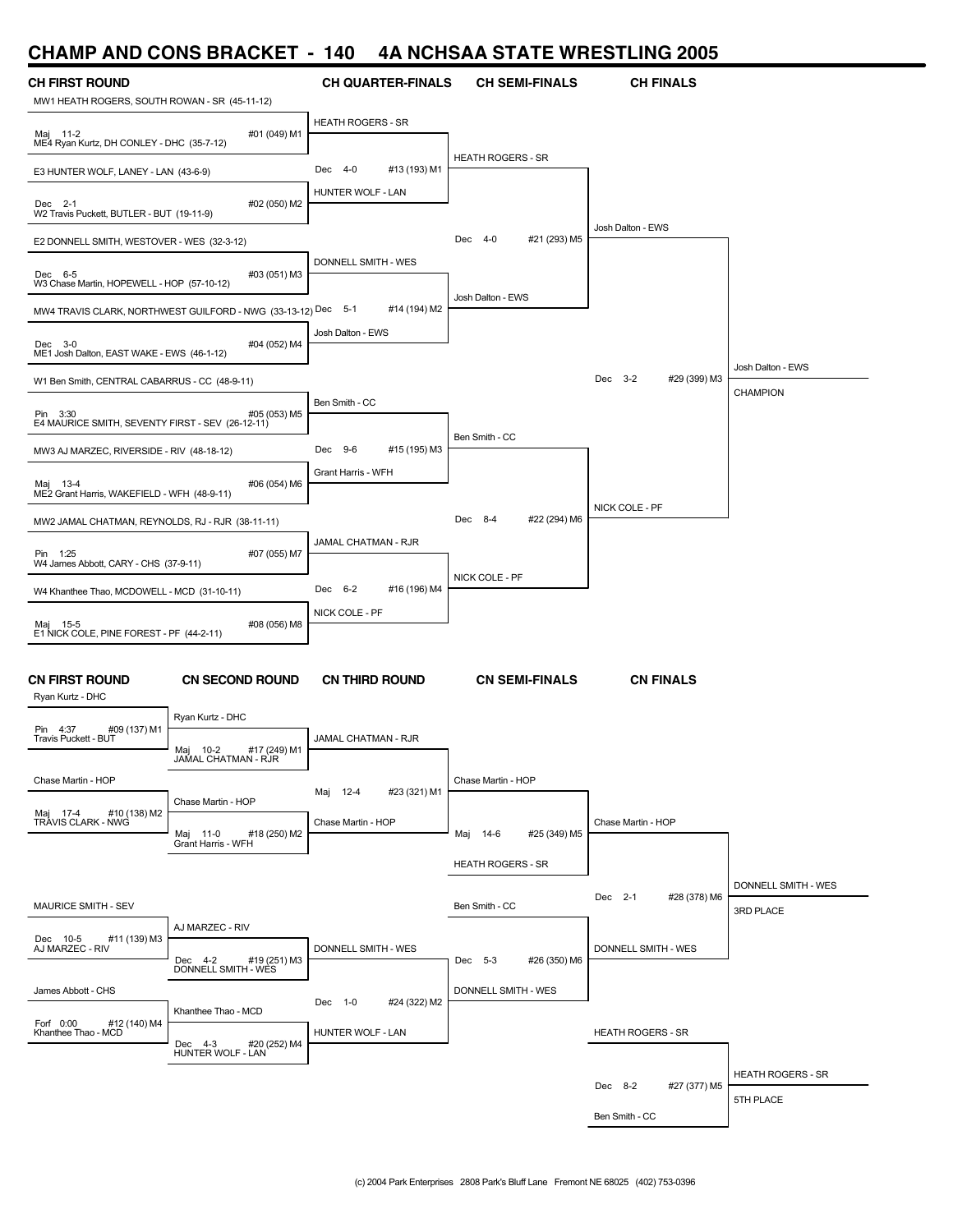## **CHAMP AND CONS BRACKET - 145 4A NCHSAA STATE WRESTLING 2005**

| <b>CH FIRST ROUND</b><br>W1 Pete Puckett, BUTLER - BUT (46-3-11) |                                                                        | <b>CH QUARTER-FINALS</b>       | <b>CH SEMI-FINALS</b>       | <b>CH FINALS</b>            |                        |
|------------------------------------------------------------------|------------------------------------------------------------------------|--------------------------------|-----------------------------|-----------------------------|------------------------|
| Pin 0:44<br>E4 TEAGUE LITTLE, LUMBERTON - LUM (29-15-9)          | #01 (057) M1                                                           | Pete Puckett - BUT             |                             |                             |                        |
| ME3 Chase Holleman, HAVELOCK - HHS (43-18-12)                    |                                                                        | Dec 10-4<br>#13 (197) M5       | Pete Puckett - BUT          |                             |                        |
| Dec 5-1                                                          | #02 (058) M2<br>MW2 BRANDON GARCIA, NORTHWEST GUILFORD - NWG (44-5-11) | <b>BRANDON GARCIA - NWG</b>    |                             |                             |                        |
| ME2 Blake Goodall, ROSE - JHR (35-10-11)                         |                                                                        |                                | Dec 3-2<br>#21 (295) M5     | JAKE SMITH - BRI            |                        |
| Dec 14-7<br>MW3 JEREMIAH RABY, DAVIE COUNTY - DC (24-4-12)       | #03 (059) M3                                                           | JEREMIAH RABY - DC             |                             |                             |                        |
| W4 David Brown, SOUTH MECKLENBURG - SM (25-7-12)                 |                                                                        | 1:46<br>#14 (198) M6<br>Pin    | JAKE SMITH - BRI            |                             |                        |
| Maj 17-8<br>E1 JAKE SMITH, BRITT, JACK - BRI (54-1-12)           | #04 (060) M4                                                           | JAKE SMITH - BRI               |                             |                             |                        |
| ME1 Cory Harrilchak, CARY - CHS (53-4-12)                        |                                                                        |                                |                             | Dec 3-1<br>#29 (400) M3     | JAKE SMITH - BRI       |
| Pin 1:13<br>MW4 SCOTT MATTHEWS, WEST FORSYTH - WFO (43-13-12)    | #05 (061) M5                                                           | Cory Harrilchak - CHS          |                             |                             | CHAMPION               |
| E3 DYLAN WOLF, LANEY - LAN (37-14-9)                             |                                                                        | Dec 7-2<br>#15 (199) M7        | Cory Harrilchak - CHS       |                             |                        |
| Pin 2:49<br>W2 Blain Vanderhoof, OLYMPIC - OLY (44-5-12)         | #06 (062) M6                                                           | Blain Vanderhoof - OLY         |                             |                             |                        |
| E2 ZACKERY WAGNER, HOKE COUNTY - HOK (38-10-12)                  |                                                                        |                                | Dec 7-2<br>#22 (296) M6     | Cory Harrilchak - CHS       |                        |
| Pin 1:45<br>W3 Jacob Benson, EAST BURKE - EB (31-11-12)          | #07 (063) M7                                                           | Jacob Benson - EB              |                             |                             |                        |
| ME4 Matt Elks, WAKE FOREST ROLESVILLE - WFR (35-10-12)           |                                                                        | TF<br>$16 - 0$<br>#16 (200) M8 | IAN SHANNON - CH            |                             |                        |
| Pin 3:47                                                         | #08 (064) M8                                                           | IAN SHANNON - CH               |                             |                             |                        |
| MW1 IAN SHANNON, CHAPEL HILL - CH (34-5-11)                      |                                                                        |                                |                             |                             |                        |
| <b>CN FIRST ROUND</b><br>TEAGUE LITTLE - LUM                     | <b>CN SECOND ROUND</b>                                                 | <b>CN THIRD ROUND</b>          | <b>CN SEMI-FINALS</b>       | <b>CN FINALS</b>            |                        |
| Pin 2:07<br>#09 (141) M5                                         | Chase Holleman - HHS                                                   |                                |                             |                             |                        |
| Chase Holleman - HHS                                             | #17 (253) M5<br>Dec 11-8<br>Jacob Benson - EB                          | Chase Holleman - HHS           |                             |                             |                        |
| Blake Goodall - JHR                                              |                                                                        | Dec 3-2<br>#23 (323) M7        | Blain Vanderhoof - OLY      |                             |                        |
| Dec 4-1<br>#10 (142) M6<br>David Brown - SM                      | David Brown - SM<br>Dec 6-4<br>#18 (254) M6                            | Blain Vanderhoof - OLY         | Dec 9-2<br>#25 (351) M3     | Pete Puckett - BUT          |                        |
|                                                                  | Blain Vanderhoof - OLY                                                 |                                |                             |                             |                        |
|                                                                  |                                                                        |                                | Pete Puckett - BUT          |                             | Pete Puckett - BUT     |
| SCOTT MATTHEWS - WFO                                             |                                                                        |                                | IAN SHANNON - CH            | #28 (380) M6<br>Dec 4-1     | 3RD PLACE              |
| Dec 6-0<br>#11 (143) M7<br>DYLAN WOLF - LAN                      | SCOTT MATTHEWS - WFO                                                   | SCOTT MATTHEWS - WFO           |                             | IAN SHANNON - CH            |                        |
|                                                                  | #19 (255) M7<br>Dec 3-1<br>JEREMIAH RABY - DC                          |                                | #26 (352) M4<br>Maj 11-0    |                             |                        |
| ZACKERY WAGNER - HOK                                             | Matt Elks - WFR                                                        | #24 (324) M8<br>Dec 4-2        | <b>BRANDON GARCIA - NWG</b> |                             |                        |
| Forf 0:00<br>#12 (144) M8<br>Matt Elks - WFR                     | #20 (256) M8<br>Dec 7-0<br>BRANDON GARCIA - NWG                        | <b>BRANDON GARCIA - NWG</b>    |                             | Blain Vanderhoof - OLY      |                        |
|                                                                  |                                                                        |                                |                             |                             | Blain Vanderhoof - OLY |
|                                                                  |                                                                        |                                |                             | Dec 13-9<br>#27 (379) M5    | 5TH PLACE              |
|                                                                  |                                                                        |                                |                             | <b>BRANDON GARCIA - NWG</b> |                        |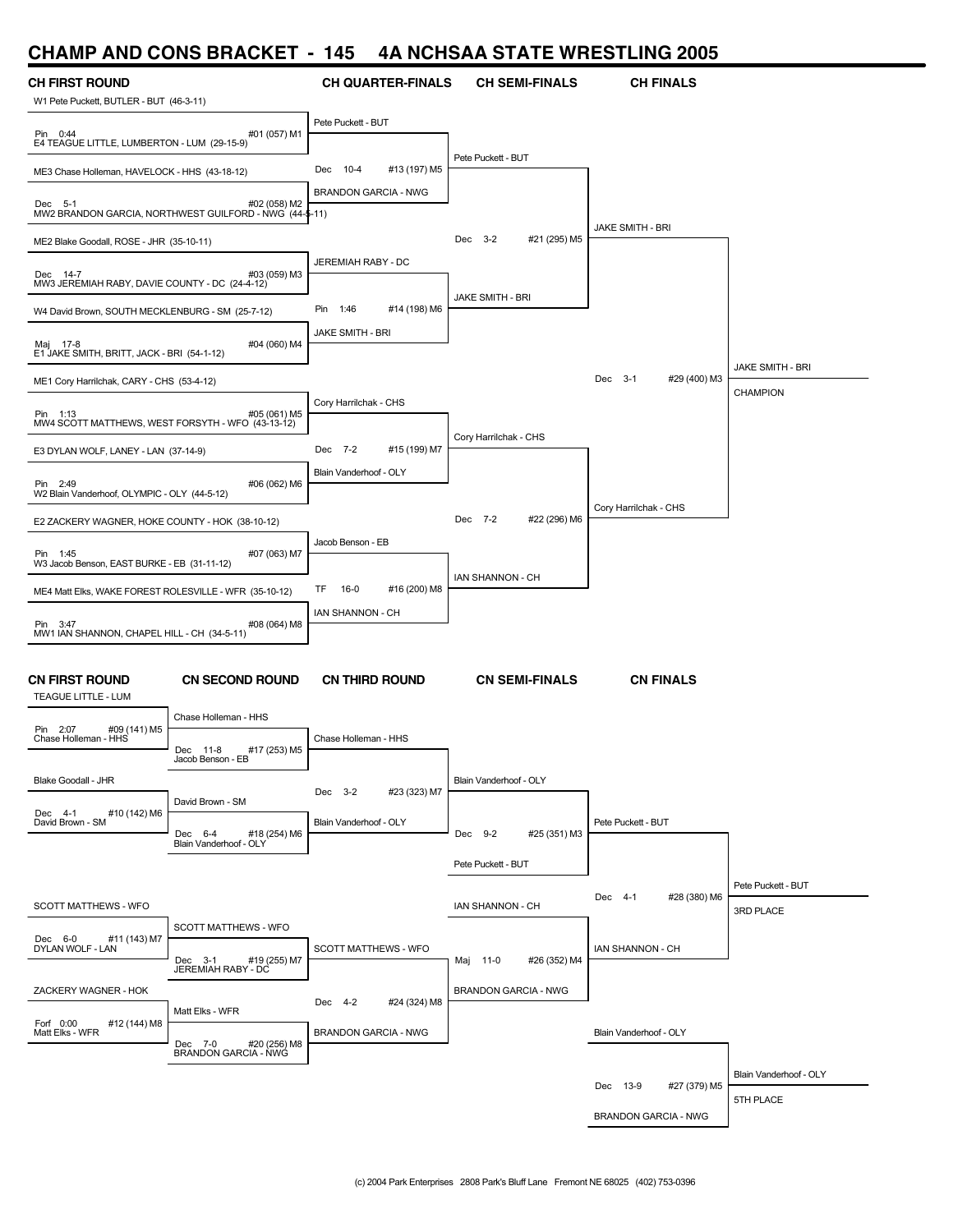## **CHAMP AND CONS BRACKET - 152 4A NCHSAA STATE WRESTLING 2005**

| <b>CH FIRST ROUND</b>                                          |                                                                    | <b>CH QUARTER-FINALS</b>  | <b>CH SEMI-FINALS</b>   | <b>CH FINALS</b>           |                       |
|----------------------------------------------------------------|--------------------------------------------------------------------|---------------------------|-------------------------|----------------------------|-----------------------|
| ME1 Daniel Newson, BROUGHTON - BHS (41-11-10)                  |                                                                    |                           |                         |                            |                       |
| Maj 18-6<br>W4 Michael Mark, SOUTH MECKLENBURG - SM (31-10-11) | #01 (065) M1                                                       | Daniel Newson - BHS       |                         |                            |                       |
| MW3 JACOB CLARK, CHAPEL HILL - CH (19-9-11)                    |                                                                    | Dec 8-5<br>#13 (201) M1   | Daniel Newson - BHS     |                            |                       |
| Pin 3:26<br>MW2 COLBY CHAVIS, SCOTLAND COUNTY - SCO (36-9-12)  | #02 (066) M2                                                       | COLBY CHAVIS - SCO        |                         |                            |                       |
| MW2 TIM PAIGE, MOUNT TABOR - MTT (33-20-10)                    |                                                                    |                           | Dec 7-5<br>#21 (297) M5 | Chris Burns - CHS          |                       |
| Dec 16-10<br>E3 MIKE DUDLEY, LUMBERTON - LUM (36-9-11)         | #03 (067) M3                                                       | MIKE DUDLEY - LUM         |                         |                            |                       |
| ME4 Chris Burns, CARY - CHS (47-8-12)                          |                                                                    | OT<br>4-3<br>#14 (202) M2 | Chris Burns - CHS       |                            |                       |
| Dec 4-3<br>W1 John Collett, FREEDOM - FRE (31-4-11)            | #04 (068) M4                                                       | Chris Burns - CHS         |                         |                            |                       |
| E1 BRANDON WALLACE, SMITH, E E - SMI (42-0-12)                 |                                                                    |                           |                         | Dec 8-2<br>#29 (401) M3    | BRANDON WALLACE - SMI |
| TF.<br>$21 - 3$                                                | #05 (069) M5<br>MW4 JOHN WEATHERMAN, WEST FORSYTH - WFO (20-19-10) | BRANDON WALLACE - SMI     |                         |                            | <b>CHAMPION</b>       |
| ME3 John Conyers, MILLBROOK - MBH (39-6-12)                    |                                                                    | Dec 11-5<br>#15 (203) M3  | BRANDON WALLACE - SMI   |                            |                       |
|                                                                |                                                                    | John Conyers - MBH        |                         |                            |                       |
| Forf 0:00<br>W2 Jeremy Cook, EAST BURKE - EB (15-5-12)         | #06 (070) M6                                                       |                           |                         | BRANDON WALLACE - SMI      |                       |
| ME2 Nickalous Moore, MIDDLE CREEK - MCH (21-6-11)              |                                                                    |                           | Dec 9-2<br>#22 (298) M6 |                            |                       |
| Dft 0:00<br>W3 LaMont Durham, REYNOLDS, AC - ACR (24-9-11)     | #07 (071) M7                                                       | LaMont Durham - ACR       |                         |                            |                       |
| E4 BRAD BOOSE, TERRY SANFORD - TS (28-13-11)                   |                                                                    | Dec 7-6<br>#16 (204) M4   | LaMont Durham - ACR     |                            |                       |
| Dec 6-2                                                        | #08 (072) M8                                                       | ELI SIMAAN - NWG          |                         |                            |                       |
| MW1 ELI SIMAAN, NORTHWEST GUILFORD - NWG (37-10-11)            |                                                                    |                           |                         |                            |                       |
| <b>CN FIRST ROUND</b><br>Michael Mark - SM                     | <b>CN SECOND ROUND</b>                                             | <b>CN THIRD ROUND</b>     | <b>CN SEMI-FINALS</b>   | <b>CN FINALS</b>           |                       |
| #09 (145) M1                                                   | Michael Mark - SM                                                  |                           |                         |                            |                       |
| Maj 12-0 #09<br>JACOB CLARK - CH                               | Pin 1:57<br>#17 (257) M1<br>ELI SIMAAN - NWG                       | Michael Mark - SM         |                         |                            |                       |
| TIM PAIGE - MTT                                                |                                                                    | Pin 2:35<br>#23 (325) M5  | John Conyers - MBH      |                            |                       |
| Dec 9-3<br>#10 (146) M2                                        | John Collett - FRE                                                 |                           |                         |                            |                       |
| John Collett - FRE                                             | #18 (258) M2<br>Pin 0:33<br>John Conyers - MBH                     | John Conyers - MBH        | #25 (353) M1<br>Dec 6-4 | John Conyers - MBH         |                       |
|                                                                |                                                                    |                           | Daniel Newson - BHS     |                            |                       |
|                                                                |                                                                    |                           |                         | TF 16-1<br>#28 (382) M6    | John Conyers - MBH    |
| JOHN WEATHERMAN - WFO                                          | JOHN WEATHERMAN - WFO                                              |                           | LaMont Durham - ACR     |                            | 3RD PLACE             |
| Forf 0:00<br>#11 (147) M3<br>Jeremy Cook - EB                  | #19 (259) M3                                                       | MIKE DUDLEY - LUM         | Dec 5-2<br>#26 (354) M2 | LaMont Durham - ACR        |                       |
| Nickalous Moore - MCH                                          | Dec 7-5 #19                                                        |                           | COLBY CHAVIS - SCO      |                            |                       |
|                                                                | <b>BRAD BOOSE - TS</b>                                             | Dec 7-4<br>#24 (326) M6   |                         |                            |                       |
| Forf 0:00<br>#12 (148) M4<br><b>BRAD BOOSE - TS</b>            | Pin 4:15 #20 (260) M4<br>COLBY CHAVIS - SCO                        | COLBY CHAVIS - SCO        |                         | Daniel Newson - BHS        |                       |
|                                                                |                                                                    |                           |                         |                            | Daniel Newson - BHS   |
|                                                                |                                                                    |                           |                         | DQ<br>0:00<br>#27 (381) M5 | 5TH PLACE             |
|                                                                |                                                                    |                           |                         | COLBY CHAVIS - SCO         |                       |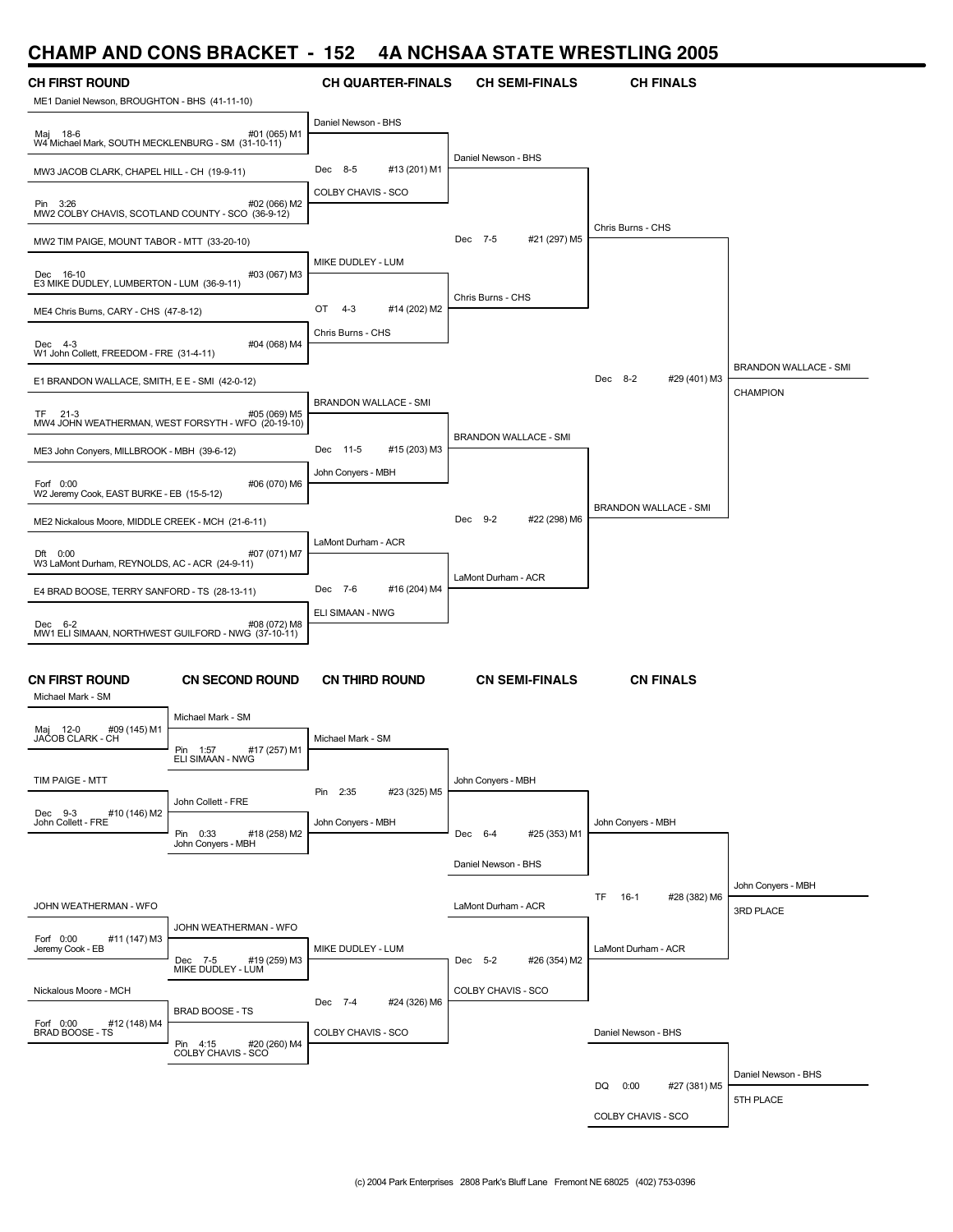#### **CHAMP AND CONS BRACKET - 160 4A NCHSAA STATE WRESTLING 2005**

| <b>CH FIRST ROUND</b>                                          |                                                         | <b>CH QUARTER-FINALS</b>       | <b>CH SEMI-FINALS</b>         | <b>CH FINALS</b>          |                        |
|----------------------------------------------------------------|---------------------------------------------------------|--------------------------------|-------------------------------|---------------------------|------------------------|
| MW1 AUSTIN TROTMAN, MOUNT TABOR - MTT (44-17-10)               |                                                         | <b>AUSTIN TROTMAN - MTT</b>    |                               |                           |                        |
| Dec 6-1<br>W4 Finley Walker, SOUTH CALDWELL - SC (13-7-11)     | #01 (073) M1                                            |                                | Chris Rafetto - GHH           |                           |                        |
| ME3 Chris Rafetto, GREEN HOPE - GHH (37-7-12)                  |                                                         | $6 - 2$<br>#13 (205) M5<br>Dec |                               |                           |                        |
| Pin 4:54<br>E2 MAX SAALMANM, BRITT, JACK - BRI (39-13-12)      | #02 (074) M2                                            | Chris Rafetto - GHH            |                               |                           |                        |
| ME2 Michael Taylor, DH CONLEY - DHC (37-5-11)                  |                                                         |                                | 6-3<br>#21 (299) M5<br>Dec    | Josh Ross - EB            |                        |
| Dec 9-2<br>E3 STEVE SIVAK, SEVENTY FIRST - SEV (44-11-12)      | #03 (075) M3                                            | Michael Taylor - DHC           |                               |                           |                        |
|                                                                | MW4 TYLER WILKERSON, NORTHERN DURHAM - NDU (35-17-11Maj | #14 (206) M6<br>16-4           | Josh Ross - EB                |                           |                        |
| Pin 1:45<br>W1 Josh Ross, EAST BURKE - EB (37-7-12)            | #04 (076) M4                                            | Josh Ross - EB                 |                               |                           |                        |
| E1 RICHARD AHISTROM, WESTOVER - WES (40-6-12)                  |                                                         |                                |                               | Dec 14-11<br>#29 (402) M3 | RICHARD AHISTROM - WES |
|                                                                |                                                         | RICHARD AHISTROM - WES         |                               |                           | <b>CHAMPION</b>        |
| Maj 11-2<br>ME4 Freddy Gentry, NEW BERN HIGH - NBH (21-6-12)   | #05 (077) M5                                            |                                |                               |                           |                        |
| MW3 JOSH BARNES, DAVIE COUNTY - DC (40-14-11)                  |                                                         | Dec 11-7<br>#15 (207) M7       | <b>RICHARD AHISTROM - WES</b> |                           |                        |
|                                                                |                                                         | Brandon Smith - IND            |                               |                           |                        |
| Pin 2:58<br>W2 Brandon Smith, INDEPENDENCE - IND (33-8-12)     | #06 (078) M6                                            |                                |                               |                           |                        |
| MW2 BEN OESER, RIVERSIDE - RIV (60-3-12)                       |                                                         |                                | #22 (300) M6<br>Dec 8-4       | RICHARD AHISTROM - WES    |                        |
|                                                                |                                                         | <b>BEN OESER - RIV</b>         |                               |                           |                        |
| Dec 3-2<br>W3 Dustin Ethridge, FREEDOM - FRE (23-7-12)         | #07 (079) M7                                            |                                |                               |                           |                        |
| E4 JOHN FARROW, NEW HANOVER - NH (30-18-11)                    |                                                         | Dec 2-0<br>#16 (208) M8        | <b>BEN OESER - RIV</b>        |                           |                        |
|                                                                |                                                         | Brian O'Boyle - LVH            |                               |                           |                        |
| Forf 0:00<br>ME1 Brian O'Boyle, LEESVILLE ROAD - LVH (54-5-11) | #08 (080) M8                                            |                                |                               |                           |                        |
|                                                                |                                                         |                                |                               |                           |                        |
| <b>CN FIRST ROUND</b><br>Finley Walker - SC                    | <b>CN SECOND ROUND</b>                                  | <b>CN THIRD ROUND</b>          | <b>CN SEMI-FINALS</b>         | <b>CN FINALS</b>          |                        |
| #09 (149) M5<br>Pin 0:50                                       | MAX SAALMANM - BRI                                      |                                |                               |                           |                        |
| MAX SAALMANM - BRI                                             | #17 (261) M5<br>Dec 5-1<br>Brian O'Boyle - LVH          | Brian O'Boyle - LVH            |                               |                           |                        |
| STEVE SIVAK - SEV                                              |                                                         | #23 (327) M3<br>Dec 14-8       | Brian O'Boyle - LVH           |                           |                        |
| #10 (150) M6<br>Dec 6-1                                        | STEVE SIVAK - SEV                                       |                                |                               |                           |                        |
| TYLER WILKERSON - NDÚ                                          | #18 (262) M6<br>Dec 8-1                                 | Brandon Smith - IND            | OT<br>$3-1$<br>#25 (355) M7   | Brian O'Boyle - LVH       |                        |
|                                                                | Brandon Smith - IND                                     |                                | Chris Rafetto - GHH           |                           |                        |
|                                                                |                                                         |                                |                               |                           | Brian O'Boyle - LVH    |
| Freddy Gentry - NBH                                            |                                                         |                                | <b>BEN OESER - RIV</b>        | Forf 0:00<br>#28 (384) M6 | 3RD PLACE              |
|                                                                | Freddy Gentry - NBH                                     |                                |                               |                           |                        |
| Maj 13-3 #11<br>JOSH BARNES - DC<br>#11 (151) M7               | Forf 0:00<br>#19 (263) M7                               | Freddy Gentry - NBH            | Pin 3:49<br>#26 (356) M8      | <b>BEN OESER - RIV</b>    |                        |
|                                                                | Michael Taylor - DHC                                    |                                |                               |                           |                        |
| Dustin Ethridge - FRE                                          |                                                         | Dec 10-5<br>#24 (328) M4       | AUSTIN TROTMAN - MTT          |                           |                        |
| Forf 0:00<br>#12 (152) M8<br>JOHN FARROW - NH                  | Dustin Ethridge - FRE                                   | <b>AUSTIN TROTMAN - MTT</b>    |                               | Chris Rafetto - GHH       |                        |
|                                                                | Dec 3-0<br>#20 (264) M8<br>AUSTIN TROTMAN - MTT         |                                |                               |                           |                        |
|                                                                |                                                         |                                |                               |                           | Chris Rafetto - GHH    |
|                                                                |                                                         |                                |                               | Dec 6-1<br>#27 (383) M5   | 5TH PLACE              |
|                                                                |                                                         |                                |                               | AUSTIN TROTMAN - MTT      |                        |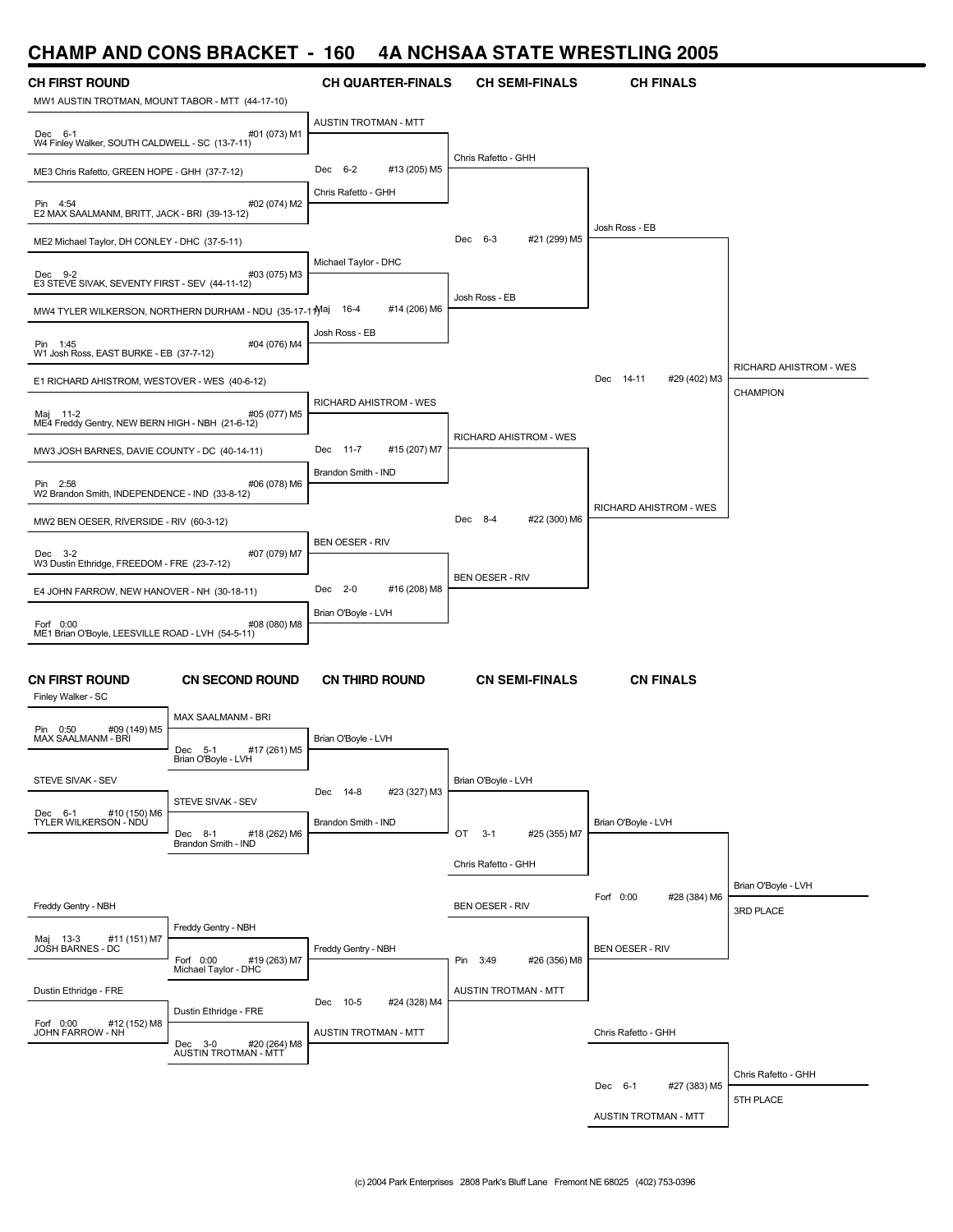# **CHAMP AND CONS BRACKET - 171 4A NCHSAA STATE WRESTLING 2005**

| <b>CH FIRST ROUND</b>                                          |                                                      | <b>CH QUARTER-FINALS</b>        | <b>CH SEMI-FINALS</b>         | <b>CH FINALS</b>              |                  |
|----------------------------------------------------------------|------------------------------------------------------|---------------------------------|-------------------------------|-------------------------------|------------------|
| E1 BRIAN BALDWIN, BRITT, JACK - BRI (27-4-12)                  |                                                      | <b>BRIAN BALDWIN - BRI</b>      |                               |                               |                  |
| Pin 2:58<br>W4 Bryan Cirulis, EAST MECKLENBURG - EM (48-11-11) | #01 (081) M1                                         |                                 |                               |                               |                  |
| ME3 Gavin Williams, LEE COUNTY - LCH (20-7-12)                 |                                                      | Dec 11-6<br>#13 (209) M1        | SHERMAN WHITE - WFO           |                               |                  |
| Maj 10-2<br>MW2 SHERMAN WHITE, WEST FORSYTH - WFO (50-5-11)    | #02 (082) M2                                         | SHERMAN WHITE - WFO             |                               |                               |                  |
| ME2 Anthony Smith, SANDERSON - SHS (25-12-11)                  |                                                      |                                 | #21 (301) M5<br>Dec 3-1       | SHERMAN WHITE - WFO           |                  |
| Pin 4:21<br>MW3 BRANDON STIREWALT, SOUTH ROWAN - SR (37-22-11) | #03 (083) M3                                         | <b>BRANDON STIREWALT - SR</b>   |                               |                               |                  |
| E4 QUAN MORGAN, RICHMOND - RIC (21-13-12)                      |                                                      | $10 - 2$<br>#14 (210) M2<br>Maj | Eric McKee - ACR              |                               |                  |
| Dec 15-8<br>W1 Eric McKee, REYNOLDS, AC - ACR (50-6-12)        | #04 (084) M4                                         | Eric McKee - ACR                |                               |                               |                  |
| ME1 Derek Garris, NEW BERN HIGH - NBH (52-3-12)                |                                                      |                                 |                               | Dec 3-1<br>#29 (403) M3       | TIMMY ALLEN - DC |
| Maj 14-2<br>MW4 ANTHONY CATES, RIVERSIDE - RIV (38-7-12)       | #05 (085) M5                                         | Derek Garris - NBH              |                               |                               | CHAMPION         |
| E3 GLENN HOLMES, PINECREST - PIN (38-14-10)                    |                                                      | Maj 13-1<br>#15 (211) M3        | Derek Garris - NBH            |                               |                  |
| Dft 0:00<br>W2 Derek Potter, SOUTH CALDWELL - SC (22-6-11)     | #06 (086) M6                                         | <b>GLENN HOLMES - PIN</b>       |                               |                               |                  |
| E2 KEITH FARRINGTON, BYRD, DOUGLAS - BYR (30-11-10)            |                                                      |                                 | #22 (302) M6<br>Dec 7-4       | TIMMY ALLEN - DC              |                  |
|                                                                |                                                      | Cody Brown - FRE                |                               |                               |                  |
| Pin 2:46<br>W3 Cody Brown, FREEDOM - FRE (32-7-12)             | #07 (087) M7                                         | Dec 7-0<br>#16 (212) M4         | TIMMY ALLEN - DC              |                               |                  |
| ME4 Long Wang, CARY - CHS (13-5-10)                            |                                                      | TIMMY ALLEN - DC                |                               |                               |                  |
| Pin 3:11<br>MW1 TIMMY ALLEN, DAVIE COUNTY - DC (55-1-11)       | #08 (088) M8                                         |                                 |                               |                               |                  |
| <b>CN FIRST ROUND</b><br>Bryan Cirulis - EM                    | <b>CN SECOND ROUND</b>                               | <b>CN THIRD ROUND</b>           | <b>CN SEMI-FINALS</b>         | <b>CN FINALS</b>              |                  |
| #09 (153) M1<br>Dec 10-9                                       | Gavin Williams - LCH                                 |                                 |                               |                               |                  |
| Gavin Williams - LCH                                           | Dec 13-6<br>#17 (265) M1<br>Cody Brown - FRE         | Cody Brown - FRE                |                               |                               |                  |
| Anthony Smith - SHS                                            |                                                      | Dec 7-3<br>#23 (329) M1         | Cody Brown - FRE              |                               |                  |
| #10 (154) M2<br>Pin 4:15<br><b>QUAN MORGAN - RIC</b>           | Anthony Smith - SHS                                  | Anthony Smith - SHS             |                               | Eric McKee - ACR              |                  |
|                                                                | #18 (266) M2<br>Dec 7-1<br><b>GLENN HOLMES - PIN</b> |                                 | Maj 8-0<br>#25 (357) M5       |                               |                  |
|                                                                |                                                      |                                 | Eric McKee - ACR              |                               |                  |
|                                                                |                                                      |                                 |                               | Dec 3-1<br>#28 (386) M6       | Eric McKee - ACR |
| <b>ANTHONY CATES - RIV</b>                                     |                                                      |                                 | Derek Garris - NBH            |                               | 3RD PLACE        |
| Dft 0:00<br>#11 (155) M3<br>Derek Potter - SC                  | <b>ANTHONY CATES - RIV</b>                           | <b>BRANDON STIREWALT - SR</b>   |                               | Derek Garris - NBH            |                  |
|                                                                | Dec 8-2<br>#19 (267) M3<br>BRANDON STIREWALT - SR    |                                 | Pin 5:17<br>#26 (358) M6      |                               |                  |
| KEITH FARRINGTON - BYR                                         |                                                      | Dec 12-7<br>#24 (330) M2        | <b>BRANDON STIREWALT - SR</b> |                               |                  |
| #12 (156) M4<br>Pin 2:43<br>Long Wang - CHS                    | Long Wang - CHS                                      | <b>BRIAN BALDWIN - BRI</b>      |                               | Cody Brown - FRE              |                  |
|                                                                | #20 (268) M4<br>Maj 15-5<br>BRÍAN BALDWIN - BRÍ      |                                 |                               |                               |                  |
|                                                                |                                                      |                                 |                               |                               | Cody Brown - FRE |
|                                                                |                                                      |                                 |                               | Dec 7-1<br>#27 (385) M5       | 5TH PLACE        |
|                                                                |                                                      |                                 |                               | <b>BRANDON STIREWALT - SR</b> |                  |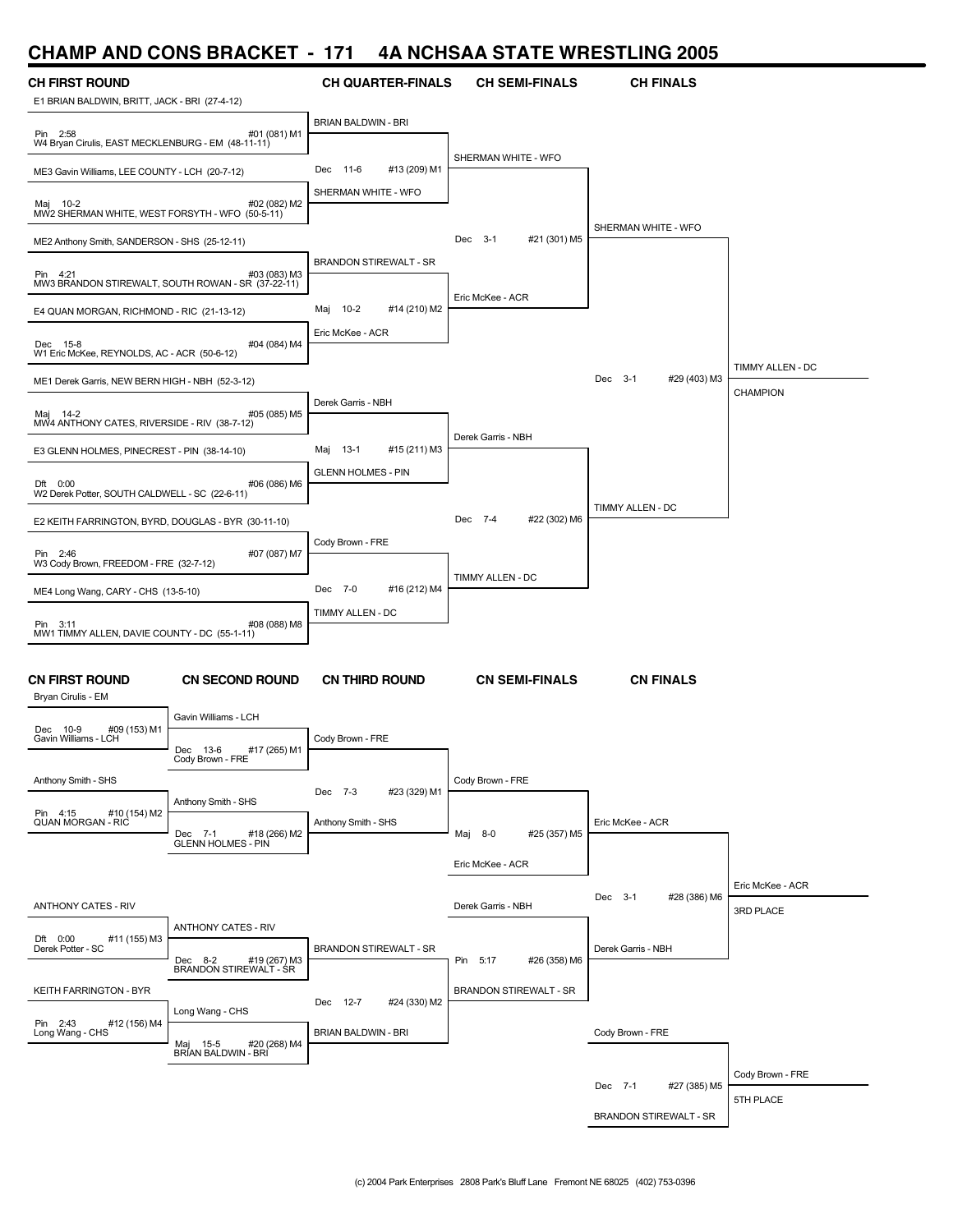### **CHAMP AND CONS BRACKET - 189 4A NCHSAA STATE WRESTLING 2005**

| <b>CH FIRST ROUND</b><br>ME1 Mark Jahad, CARY - CHS (26-1-12) |                                                      | <b>CH QUARTER-FINALS</b>                      | <b>CH SEMI-FINALS</b>        | <b>CH FINALS</b>             |                              |
|---------------------------------------------------------------|------------------------------------------------------|-----------------------------------------------|------------------------------|------------------------------|------------------------------|
|                                                               | #01 (089) M1                                         | Mark Jahad - CHS                              |                              |                              |                              |
| Dec 5-3<br>E4 LAWRANCE FLOYD, LUMBERTON - LUM (35-8-12)       |                                                      |                                               | Mark Jahad - CHS             |                              |                              |
| W3 Jay Graessle, REYNOLDS, AC - ACR (21-10-11)                |                                                      | Dec 6-0<br>#13 (213) M5<br>Jay Graessle - ACR |                              |                              |                              |
| OT 7-5<br>MW2 BRANDON BROTHERS, SOUTH ROWAN - SR (49-5-11)    | #02 (090) M2                                         |                                               |                              |                              |                              |
| W2 Colby Hardin, SOUTH MECKLENBURG - SM (26-7-11)             |                                                      |                                               | Dec 3-2<br>#21 (303) M5      | Mark Jahad - CHS             |                              |
| Pin 4:21<br>MW3 DREW TUCK, NORTHERN DURHAM - NDU (40-14-12)   | #03 (091) M3                                         | Colby Hardin - SM                             |                              |                              |                              |
| ME4 Mike Kowalczyk, GREEN HOPE - GHH (33-11-11)               |                                                      | Pin 3:30<br>#14 (214) M6                      | <b>HARRY DAVIS - WES</b>     |                              |                              |
| Maj 19-5<br>E1 HARRY DAVIS, WESTOVER - WES (36-3-12)          | #04 (092) M4                                         | HARRY DAVIS - WES                             |                              |                              |                              |
| W1 Stanton White, MYERS PARK - MP (37-4-12)                   |                                                      |                                               |                              | Dec 5-3<br>#29 (404) M3      | Mark Jahad - CHS             |
| Dec 11-4                                                      | #05 (093) M5                                         | Stanton White - MP                            |                              |                              | CHAMPION                     |
| MW4 DANNY JACKSON, MOUNT TABOR - MTT (36-19-12)               |                                                      | Dec 9-3<br>#15 (215) M7                       | Stanton White - MP           |                              |                              |
| ME3 Nathan Scott, ATHENS DRIVE - ADH (52-4-9)                 |                                                      | <b>JUSTICE IKE - BRI</b>                      |                              |                              |                              |
| Dec 12-8<br>E2 JUSTICE IKE, BRITT, JACK - BRI (26-12-12)      | #06 (094) M6                                         |                                               |                              | <b>ALAN CARTER - NWG</b>     |                              |
| ME2 Brandon McDonald, ROCKY MOUNT - RMH (18-13-11)            |                                                      |                                               | Dec 5-1<br>#22 (304) M6      |                              |                              |
| OT 4-3<br>E3 JAMES ROBERTS, LANEY - LAN (47-9-10)             | #07 (095) M7                                         | JAMES ROBERTS - LAN                           |                              |                              |                              |
| W4 Kevin Driscoll, ALEXANDER CENTRAL - AC (25-10-10)          |                                                      | Dec 4-1<br>#16 (216) M8                       | ALAN CARTER - NWG            |                              |                              |
| Dec 8-2                                                       | #08 (096) M8                                         | ALAN CARTER - NWG                             |                              |                              |                              |
|                                                               | MW1 ALAN CARTER, NORTHWEST GUILFORD - NWG (44-2-11)  |                                               |                              |                              |                              |
| <b>CN FIRST ROUND</b><br>LAWRANCE FLOYD - LUM                 | <b>CN SECOND ROUND</b>                               | <b>CN THIRD ROUND</b>                         | <b>CN SEMI-FINALS</b>        | <b>CN FINALS</b>             |                              |
| Dec 7-1<br>#09 (157) M5                                       | <b>BRANDON BROTHERS - SR</b>                         |                                               |                              |                              |                              |
| BRANDON BROTHERS - SR                                         | #17 (269) M5<br>Dec 8-3<br>JAMES ROBERTS - LAN       | <b>BRANDON BROTHERS - SR</b>                  |                              |                              |                              |
| DREW TUCK - NDU                                               | DREW TUCK - NDU                                      | Pin 4:40<br>#23 (331) M7                      | <b>BRANDON BROTHERS - SR</b> |                              |                              |
| Pin 2:42<br>#10 (158) M6<br>Mike Kowalczyk - GHH              |                                                      | DREW TUCK - NDU                               |                              | <b>HARRY DAVIS - WES</b>     |                              |
|                                                               | Dec 10-6<br>#18 (270) M6<br><b>JUSTICE IKE - BRI</b> |                                               | Dec 7-5<br>#25 (359) M3      |                              |                              |
|                                                               |                                                      |                                               | <b>HARRY DAVIS - WES</b>     |                              | Stanton White - MP           |
| DANNY JACKSON - MTT                                           |                                                      |                                               | Stanton White - MP           | #28 (388) M6<br>Dec 3-1      | 3RD PLACE                    |
| Dec 9-2<br>#11 (159) M7<br>Nathan Scott - ADH                 | DANNY JACKSON - MTT                                  | Colby Hardin - SM                             |                              | Stanton White - MP           |                              |
|                                                               | Pin 5:33<br>#19 (271) M7<br>Colby Hardin - SM        |                                               | Forf 0:00<br>#26 (360) M4    |                              |                              |
| Brandon McDonald - RMH                                        | Kevin Driscoll - AC                                  | Dec 3-2<br>#24 (332) M8                       | Kevin Driscoll - AC          |                              |                              |
| #12 (160) M8<br>Dec 6-4<br>Kevin Driscoll - AC                | Dec 5-4<br>#20 (272) M8<br>Jay Graessle - ACR        | Kevin Driscoll - AC                           |                              | <b>BRANDON BROTHERS - SR</b> |                              |
|                                                               |                                                      |                                               |                              | Dft 0:00<br>#27 (387) M5     | <b>BRANDON BROTHERS - SR</b> |
|                                                               |                                                      |                                               |                              | Kevin Driscoll - AC          | 5TH PLACE                    |
|                                                               |                                                      |                                               |                              |                              |                              |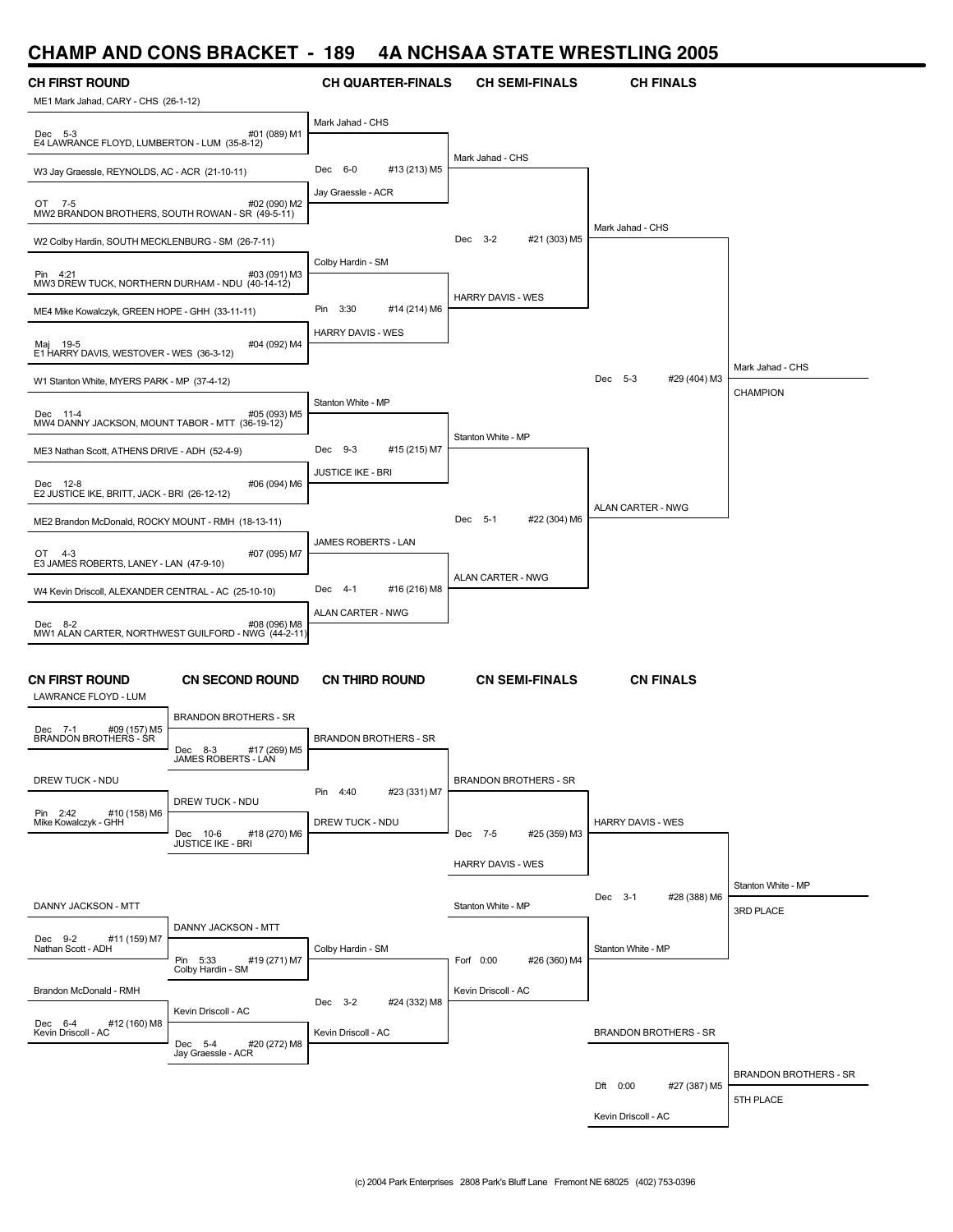#### **CHAMP AND CONS BRACKET - 215 4A NCHSAA STATE WRESTLING 2005**